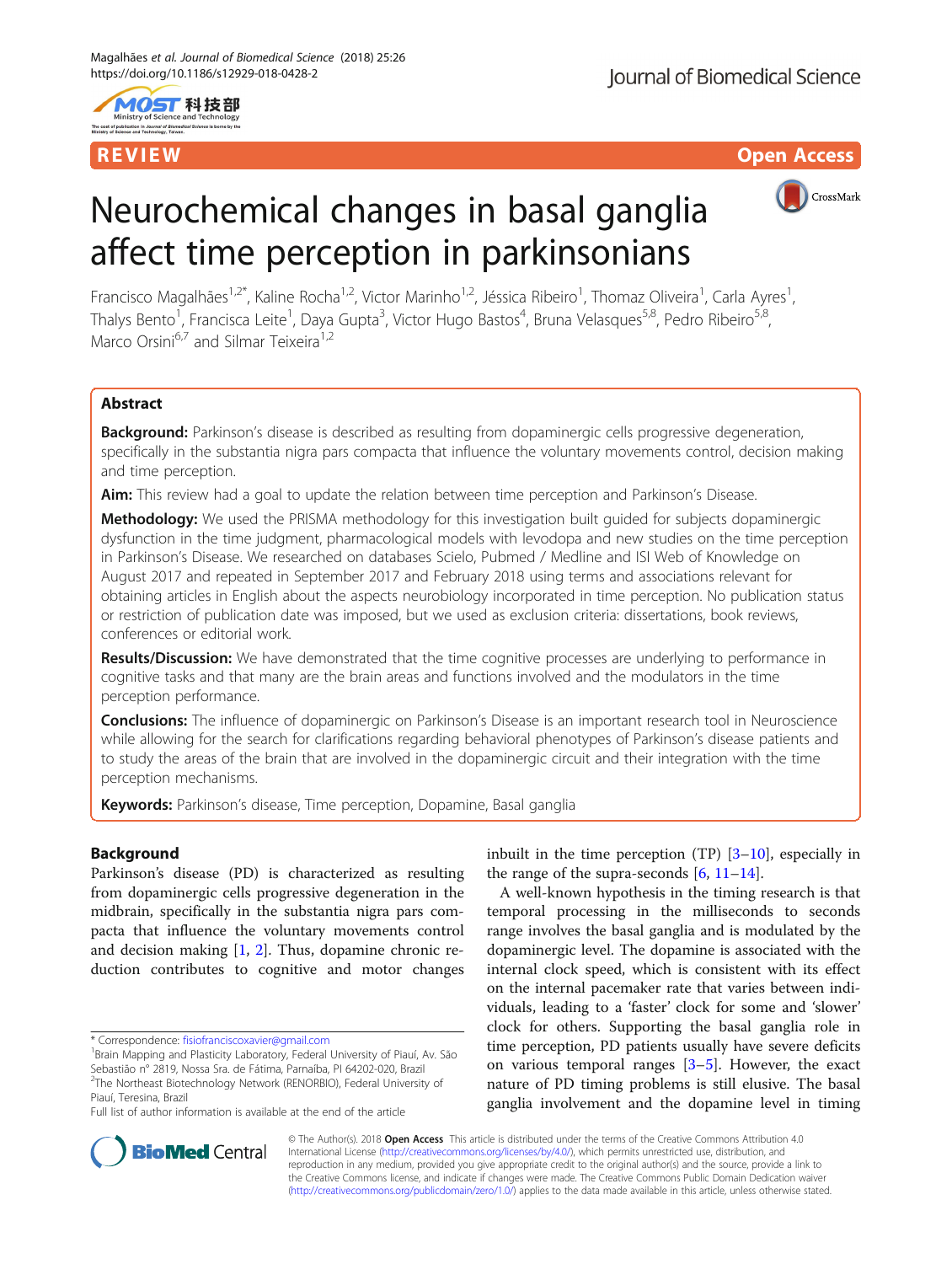judgment would thus explain the PD participants' deficit in the most commonly used cognitive tasks (e.g. time estimation, time reproduction, and time production) [[15](#page-11-0)– [17\]](#page-11-0). For example, Feher et al. [\[18](#page-11-0)] observed timing tasks performance in young, healthy and elderly individuals with PD. The results showed that PD patients present greater inaccuracy in TP and decision-making. However, some studies reported that the temporal deficit associated with PD might be explained by impairment of other cognitive and motor processes, as a means of elucidating the physiology of the internal clock, through combinations of tools, such as genetic markers related to time perception, neuroimaging and psychophysical evaluations [[19\]](#page-11-0).

This review has a goal to update the relation between the time intervals interpretation and PD. Including time perception neurobiological aspects (e.g. memory, motor control) in PD, dopaminergic dysfunction in the timing judgment, pharmacological models using levodopa, and new studies on the time perception in parkinsonians. Therefore, we systematically evaluate how neurobiological deficits in neurotransmission modulate perceptual mechanisms, since it modifies the neural activity proportion in essential brain areas and structures in timing (e.g. prefrontal cortex, parietal cortex, and basal ganglia) [[9,](#page-11-0) [13\]](#page-11-0). Our study shows that deficits in neural inputs during timing tasks in PD patients promote differences in the timing judgment performance, and thus, becomes a relevant factor for neuroscience in the search to elucidate pathological endophenotypes associated with neural synchronism for encoding sub seconds and supra seconds [\[8](#page-11-0)–[11](#page-11-0)].

#### The present study

We conducted a study that demonstrates the time perception neurobiological aspects (memory, motor control) in PD, in dopaminergic dysfunction through genetic and pharmacological paradigms, as well as new studies on the time perception in PD. Initially, we sought to demonstrate the central nervous system (CNS) functioning in time perception activities, as well as neuroanatomic, neurochemical and genetic relations. Time perception is a necessary capacity for the cognitive and motor tasks performance, which is deficient in PD [[20](#page-11-0), [21\]](#page-11-0). Accordingly, our findings provide an updated picture for PD and TP, pointing out the art state, limitations and future directions for research on the topic.

#### Methodology

The systematic review was conducted in line with the Preferred Reporting Items for Systematic Reviews and Meta-Analyses (PRISMA statement). This study consists of a review of English language research articles about the following: Neurobiological aspects inbuilt in the TP

(i.e. memory and motor control), dopaminergic dysfunction in the timing judgment, pharmacological models with levodopa and new studies on timing in PD. We included in our study: reviews, meta-analysis, case reports and original papers. No publication status or publication date restriction was imposed. We used as exclusion criteria: dissertations, book reviews, conference or editorial work. The results were analyzed, and papers deemed to be relevant and with acceptable quality were included in the analysis.

#### Information sources

The online searches in the Scielo, Pubmed/Medline and ISI Web of Knowledge (1989-present) databases were initially performed in August 2017 and repeated in September 2017 and February 2018 using relevant terms: [Neurophysiology and time perception], [dopamine and timing], [Parkinson's disease and time perception], [cognitive aspects and time perception], [motor control and time perception], [Levodopa and time perception], [memory and time perception]. In two moments, the first one was aimed at neuroanatomical, neuropharmacological and genetic aspects that could allow the time intervals interpretation in PD patients, whereas in the second moment we focused on memory, motor performance and new studies related to time perception in PD patients. Abstracts were examined to the research question, and if the study appeared relevant, then the full text was retrieved. Reference lists of identified articles were searched for additional studies.

#### Study selection

The chosen studies had met the following inclusion criteria: Initially, retrieved papers from each database were compared to remove duplicate records. Papers were then screened for eligibility based on the title and abstract, and if necessary the full-text publication was reviewed. Types of neurobiological modalities: Studies were included if they investigated the structural connectivity between TP and cognitive aspects. Functional connectivity studies based on neurotransmission with genetic and pharmacological aspects applied to time were also included.

#### In summary

#### Study design

Case reports, meta-analysis, original papers and reviews were included.

#### Population

A population study composed of healthy and/or PD individuals (young adults, middle-aged and elderly). In addition, 'organism models' using rats.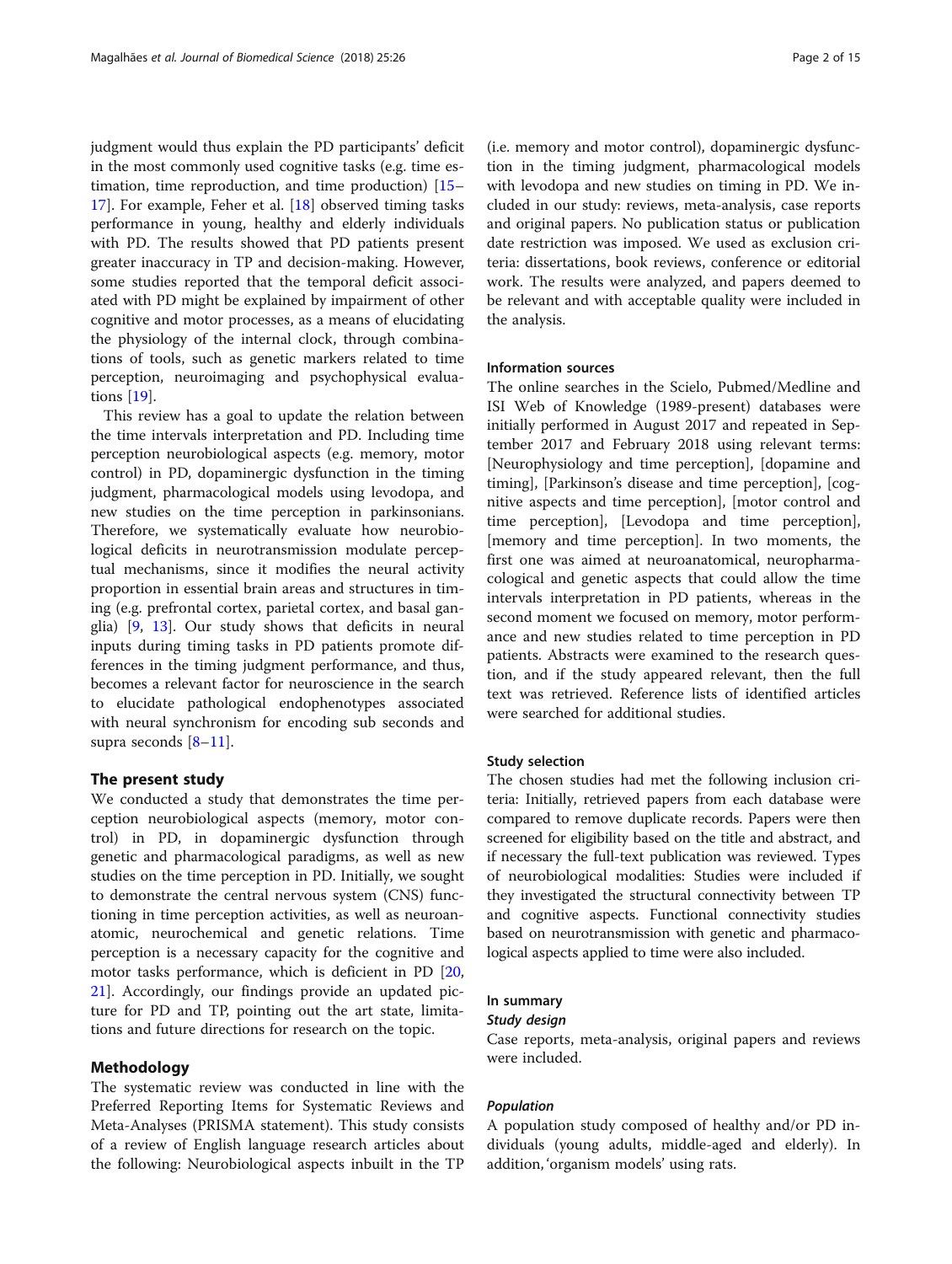#### Intervention

Neurobiological interventions were defined as any intervention with the capacity to influence the TP mediated by cerebral neurochemistry (tasks: time estimation, time reproduction, verbal estimation, motor reproduction, temporal discrimination).

#### Results

The primary outcome measure was the change in the TP using a timing task with visual or auditory stimuli, neurochemical and genetic factors that modify neural synchronism in cognition, as well as PD phenotypes that distort the TP.

The database search identified 320 unique publications for study descriptors combinations. These documents were assessed for eligibility based on title and abstract; 200 were classified as meeting the eligibility criteria. The next step in the process involved full-text screening of potentially relevant articles; these were subsequently considered as fulfilling the eligibility criteria. Thus, in total, 144 studies were included in the review (Fig. 1).

#### Study selection and data extraction

Four reviewers (FM, VM, KR, and JR) independently read the titles and/or abstracts of the identified papers and eliminated irrelevant studies. Studies considered



eligible for inclusion were read in full and their suitability for inclusion was determined independently by four reviewers (FM, VM, KR, and JR). Disagreements were managed by consensus. However, if this was not successful, the consensus was sought by a fifth reviewer (ST).

Data were extracted based on study design and setting. Some authors were contacted to provide supplementary information when insufficient data were provided in the study. The authors of two studies were contacted for further information having read their titles and abstracts.

#### Results

Regarding the neurophysiology of the time perception, 13 review articles and 06 experimental papers ones sought to demonstrate the underlying functioning of the timing. This function has participation in cognitive processes and motor control in adaptive responses to the environment. Therefore, the researches point out that timing is represented by different oscillators in order to produce an adequate response to the executive functions and cognition. This fact is possible due to the somatosensory calibration between special receivers that perceive and interact with the internal and external environment, either central or peripheral level. In this way, the time intervals interpretation occurs in two ranges, timing sub seconds and supra-seconds. In general, the time intervals interpretation is performed by diffuse brain areas that act in synchronism to correctly develop the timing judgment, which in PD is deficient.

Eight review articles and 22 experimental papers on dopaminergic dysfunction in the TP. Dopaminergic levels orchestrate the timing judgment as they modulate the internal clock speed. Thus, studies involving genetic polymorphisms in humans and genetically knockout rats, pharmacological models and dopaminergic pathway lesions lead to modulations in the internal clock speed and alter the TP, since alterations in dopaminergic concentrations promote an underestimation or overestimation of the time intervals.

The relation between Levodopa and TP was discussed in 01 review articles and 06 experimental papers. Due to the low dopaminergic levels in PD some classical symptoms of the disease are evident, and levodopa has been a drug widely used as a drug therapy. The results demonstrate that levodopa modulates relation in the TP within of supra seconds. In summary, studies using levodopa injection in rats show a compensatory effect on dopamine levels, thus improving performance on time-lapse tasks.

Twenty-one reviews and 11 experimental papers have demonstrated the relation of memory to PD patients and TP. Memory acts on the time interval coding, and among diseases that affect memory and temporal processing, PD is widely cited. Faced with this, the impair-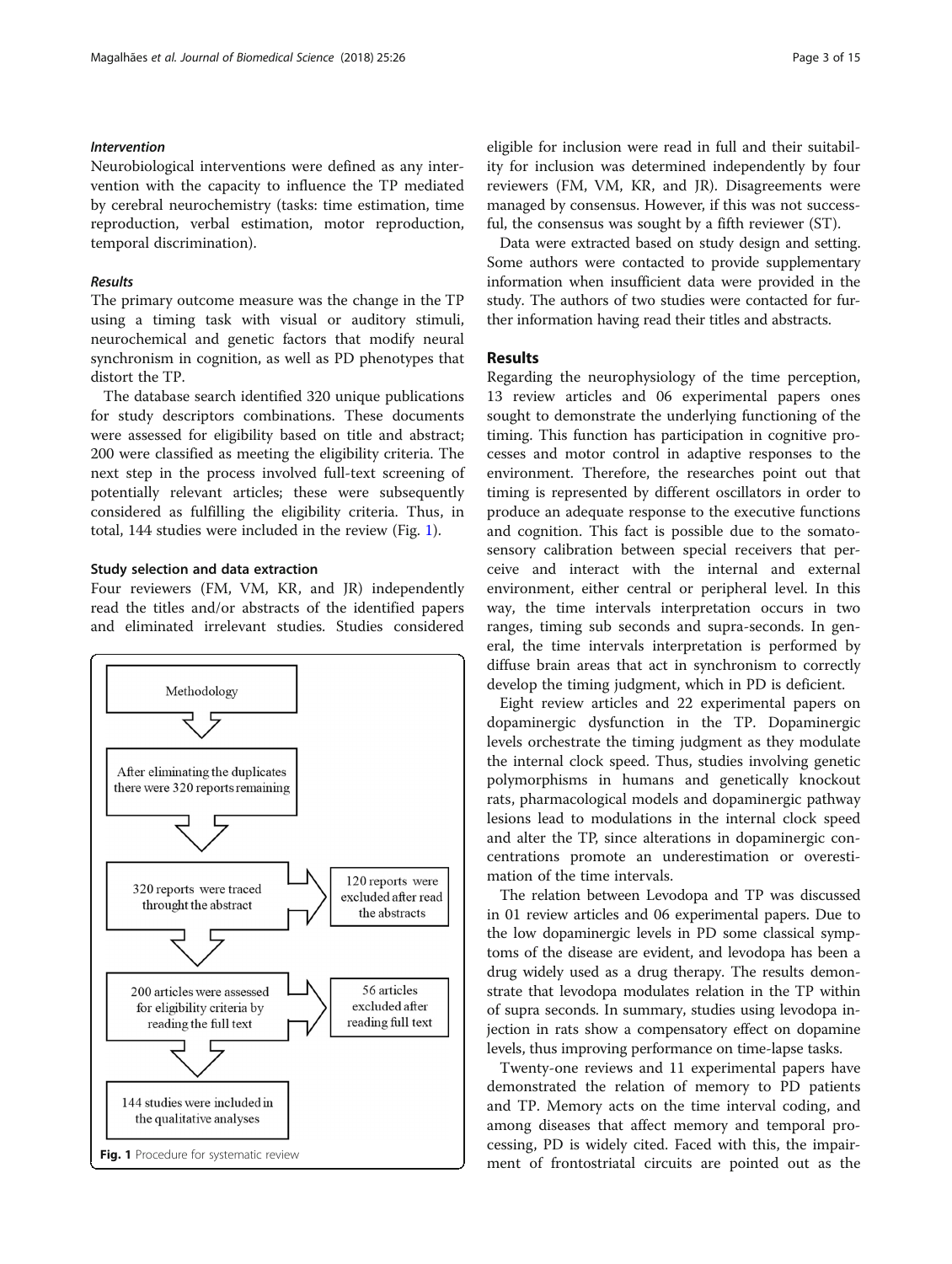main causes of memory dysfunction. This, due to the dopaminergic depletion that acts in the recruitment and evocation of information pertinent to the time intervals consolidated in the memory. In an experiment involving the time estimation tasks performance and monitoring by functional magnetic resonance imaging (fMRI) in PD patients, demonstrated deficits in the timing tasks performance as well as abnormal neural activations throughout the frontostriatal circuit, cerebellum, frontal and parietal regions during the recruitment of the working memory involved in the timing.

We discuss the motor control and TP in Parkinson's patients with the inclusion of 12 reviews and 11 experimental papers. TP is embedded in the motor control strategy, as it coordinates the muscles and limbs related to a motor strategy skill. Thus, it is established that changes in patterns and connections in the CNS require proper synchronization of muscle forces and joint activations to generate some desired action. Sensory and motor perceptions are processes integrated with temporal events, mainly in the range of milliseconds-perminute. Therefore, in PD patients the motor control is impaired due to impairment to the basal ganglia, an important structure in the execution and motor planning, specifically through the cortico-thalamic-basal and cerebellum pathways in the time synchronization.

We discuss four review articles and 08 experimental papers on new time perception studies in PD patients. In this context, we assess what's new about this paradigm. Since, temporal representations are essential to perform motor tasks, because, in motor planning, the CNS performs an accurate timing. Some studies investigate the involvement of dopamine in the TP through pharmacological models involving the administration of agonist drugs and dopaminergic antagonists in concomitance with motor perception in different sensorial modalities. In principle, Parkinson's patients underestimate the supra-seconds. Among them we present some of the experimental studies in Table [1.](#page-4-0)

#### **Discussion**

In the present review, we analyze the literature on the association among TP, cognitive aspects, and PD. We included 144 papers, and the findings show the potential role of dopaminergic modifications as a means, which modulates the levels of neurochemistry in the neural synchronism in timing and cognitive phenotypes in PD.

On the other hand, a wide heterogeneity was documented regarding the adopted techniques and analysis, as well as for sample characteristics and the adverse events that were investigated. In the following paragraphs, we sum up the evidence for the PD association on the TP and cognitive aspects.

#### Neurophysiology of time perception

Timing is an innate condition for all species, being an essential component in physiological regulation and adaptation to environmental conditions [\[22](#page-11-0), [23\]](#page-11-0). Thus, an example of its involvement in cognitive and motor control demand would be the programming to grab an object before it falls, arranging the movement execution in the time interval needed to successfully grasp the object. The cognition in the motor demand promotes the linear timing synchronism, by means of a metrical time interval representation and thus, the occurrence of consecutive events measured in domains of milliseconds to hours [\[24,](#page-11-0) [25\]](#page-11-0).

Gupta [\[26](#page-12-0)] proposed that the time dimension is represented by different neural oscillators and with regular response to the time interval. Receptors that promote interaction with the external environment also have a fundamental representation for the time interpretation and for motor responses. Such a model was constructed for the processing of short and long intervals, which are of great importance in executive functions and cognition [[27\]](#page-12-0). In addition, different types of neural oscillators composed mainly of sensory neurons and those of excitation/inhibition synchronization interconnect the temporal processing by oscillators embedded in different neural networks, modulated by properties of connections and nature of impulses input (axonal size, nature of the synapses), as well as short duration synaptic plasticity. Accordingly, the process of sensorial feedback and motor changes the rate of changes in the of time codification frequency, determining the temporal passage codification [\[26\]](#page-12-0).

Moreover, current models of time perception were proposed, among which, the frequency beat model of spiny neurons, aims to indicate mechanisms of a dynamic oscillatory result and characteristics of the neurons involved in each neural circuit [\[28\]](#page-12-0). In this model, cortical neurons oscillate temporally in a stable manner, but at different frequencies producing distinct patterns of activity over time [[29\]](#page-12-0). The spiny neurons detect a specific oscillation pattern corresponding to a temporal event, whose action has a single output unit in the same period of time, so that the potentials are accumulated and are grouped by the striatum  $[30]$  $[30]$ . Thus, in the cortico-striatal relationship, spiny neurons see a certain pattern among active oscillators coming from dopaminergic neurotransmission, whose different frequencies coincide with specific points of time [\[31](#page-12-0)]. Subsequently, learned time interval patterns are strengthened through dopaminergic release, based on the memory of previous experiences with a given time event [\[30](#page-12-0)].

Therefore, the coding of time intervals occurs in two domains of time intervals, above and below 1 s [\[32\]](#page-12-0). In this context, they determine that for different time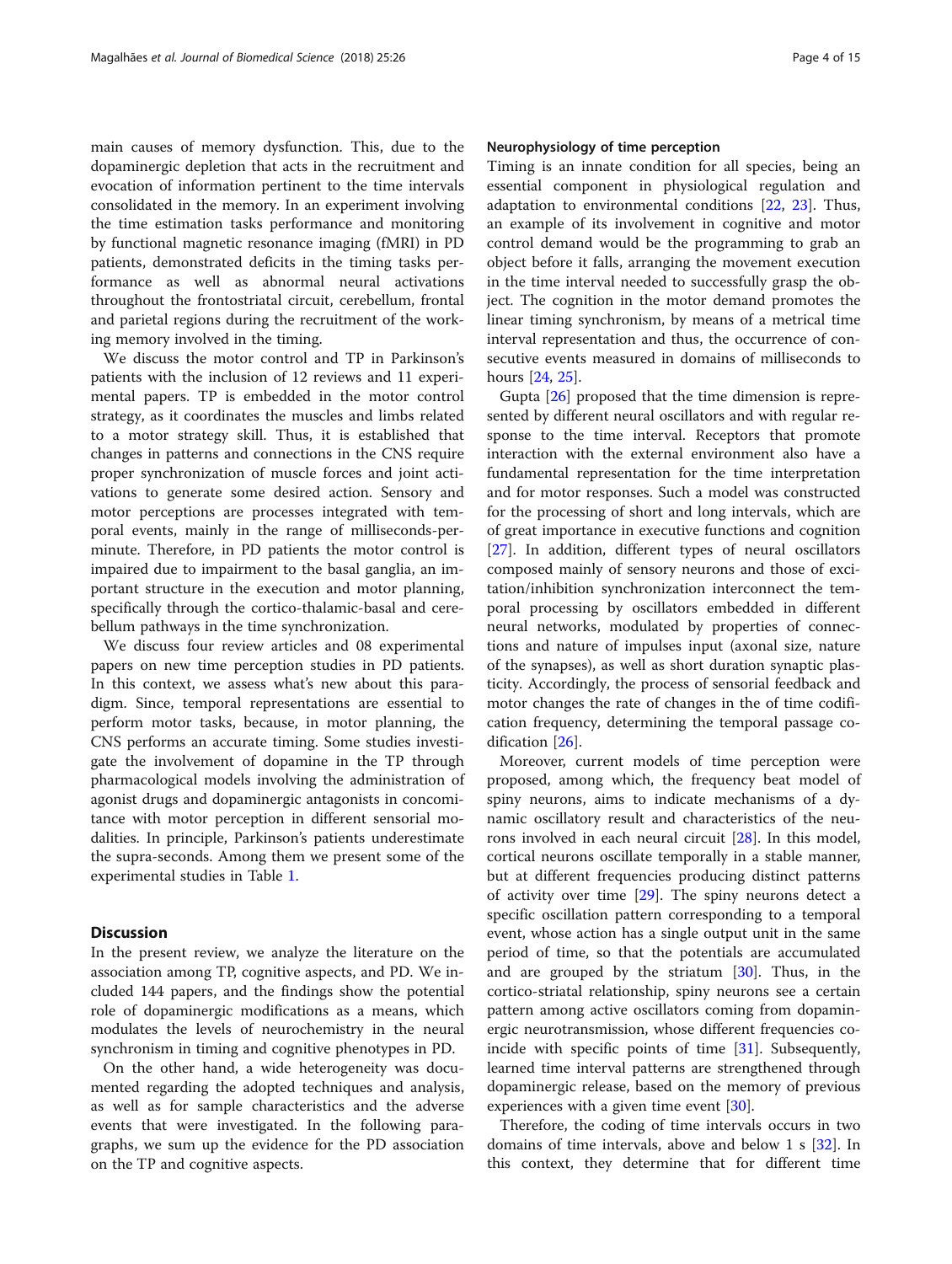<span id="page-4-0"></span>

| Table 1 Summaries of the main methodologies and their results |
|---------------------------------------------------------------|
|                                                               |

| Author                    | Study                     | Protocol                                                                                                                                                                                                                              | Results                                                                                                                                                                                                                                                                                                                                                                                                                                                                                                                                                                                                               |
|---------------------------|---------------------------|---------------------------------------------------------------------------------------------------------------------------------------------------------------------------------------------------------------------------------------|-----------------------------------------------------------------------------------------------------------------------------------------------------------------------------------------------------------------------------------------------------------------------------------------------------------------------------------------------------------------------------------------------------------------------------------------------------------------------------------------------------------------------------------------------------------------------------------------------------------------------|
| Silva et al., 2015 [18]   | Experimental Study        | 2 experiments were performed<br>with young, healthy elderly and<br>PD participants. In the 1st<br>experiment, the task consisted<br>of temporal order intervals and<br>in the second experiment, it<br>required precision in the PSE. | In Experiment 1, patients<br>with PD were less accurate<br>than healthy and young adults,<br>while healthy elderly subjects<br>were less precise than young<br>ones. In Experiment 2, PSE<br>was 29 ms for young, 121<br>ms for healthy elderly<br>and 283 ms for PD patients.                                                                                                                                                                                                                                                                                                                                        |
| Wiener et al., 2014 [69]  | Experimental Study        | 25 participants underwent<br>fMRI while performing a task<br>of temporal discrimination<br>and color. In addition, the<br>polymorphisms of<br>DRD2/ANKK1-Taq1a.SE<br>genes were genotyped.                                            | Better performance on<br>time discrimination versus<br>color was associated with<br>a greater activation in prefrontal<br>and subcortical regions associated<br>with time. A1 carriers of the<br>Tag1a polymorphism showed<br>relatively poorer performance<br>on time discrimination, but<br>not on color. However, in<br>the fMRI greater activation<br>in the striatum and in the<br>right dorsolateral prefrontal<br>cortex and smaller volume<br>in the cerebellum.<br>These results suggest that<br>performance differences in<br>a time discrimination task<br>are attributable to the<br>DRD2/ANKK1 genotype. |
| Lake and Meck, 2013 [51]  | <b>Experimental Study</b> | 22 healthy volunteers were<br>tested in peak interval<br>timing procedures,<br>followed by treatment<br>with d-amphetamine,<br>haloperidol and placebo.                                                                               | Drug effects were observed,<br>so were encountered two<br>different patterns of timing<br>behavior. In the first standard,<br>d-amphetamines produced<br>shifts to the left in the timing,<br>while haloperidol produced<br>shifts to the right. The second<br>pattern was the opposite<br>of the first pattern.                                                                                                                                                                                                                                                                                                      |
| Balci et al., 2013 [67]   | Experimental Study        | Participants performed<br>the task of modified<br>interval peak and<br>genotyping of three<br>different gene polymorphisms<br>(COMT Val158Met,<br>DRD2/ANKK1-Tag1a<br>and SLC6A3 3 'VNTR).                                            | Participants anticipated<br>the timed response when<br>a higher reward was<br>expected in the absence<br>of changes in decision<br>time or perceived time.<br>The results showed that<br>the reward alters the decision<br>limits rather than the clock<br>speed and that these<br>effects are specific for<br>COMT and DRD2, which<br>constitute a balanced<br>transmission of<br>prefrontal and<br>striatal dopamine.                                                                                                                                                                                               |
| Miller et al., 2013 [130] | Experimental Study        | 28 PD patients performed<br>the finger beats synchronized<br>with tone sequences at<br>time intervals of 500 ms.<br>1000 ms or 1500 ms,<br>when "ON" for levodopa<br>or the placebo pill.                                             | Patients were less synchronized<br>with the target time interval<br>of 500 ms compared to the<br>larger ones, however, neither<br>the medication status, the<br>affected hand nor the time<br>affected the accuracy<br>and variability of<br>the synchronization.                                                                                                                                                                                                                                                                                                                                                     |
| Wiener et al. 2011 [9]    | Experimental Study        |                                                                                                                                                                                                                                       |                                                                                                                                                                                                                                                                                                                                                                                                                                                                                                                                                                                                                       |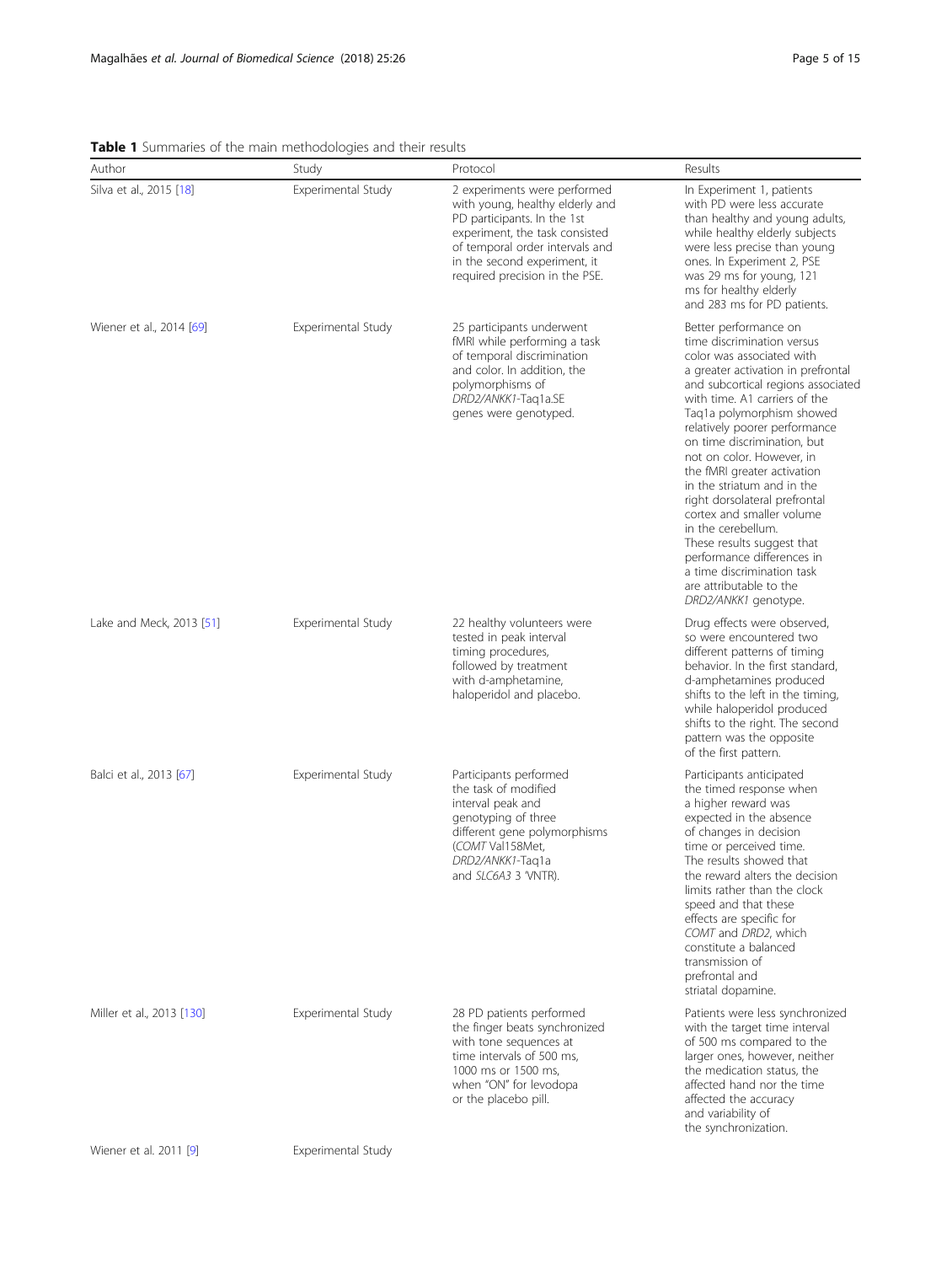Table 1 Summaries of the main methodologies and their results (Continued)

| Author                        | Study              | Protocol                                                                                                                                                                                                                                                                           | Results                                                                                                                                                                                                                                                                                                                                                                                                                                                                           |
|-------------------------------|--------------------|------------------------------------------------------------------------------------------------------------------------------------------------------------------------------------------------------------------------------------------------------------------------------------|-----------------------------------------------------------------------------------------------------------------------------------------------------------------------------------------------------------------------------------------------------------------------------------------------------------------------------------------------------------------------------------------------------------------------------------------------------------------------------------|
|                               |                    | 65 people performed the<br>temporal discrimination<br>task with intervals of 500<br>and 2000 ms, spontaneous<br>motor timing task.<br>Genotyping was performed<br>for the DRD2/ANKK1-Taq1a,<br>COMT Val158Met and<br>BDNF Val66Met polymorphisms.                                  | A double dissociation for<br>time discrimination: the<br>DRD2/ANKK1-Taq1a<br>(A1+ allele) polymorphism<br>was associated with<br>significantly greater<br>variability over 500 s,<br>while the COMT Val158Met<br>(Val/Val homozygotes)<br>polymorphism was<br>significantly associated<br>with greater variability<br>only for the duration of<br>2000 ms. In addition,<br>the DRD2/ANKK1-Tag1a<br>polymorphism was<br>associated with a<br>significantly slower<br>motor timing. |
| Harrington et al., 2011 [131] | Experimental Study | The subjects composed<br>the control and PD groups<br>on "ON" and "OFF" therapy<br>for DA, under evaluation<br>of fMRI when performing<br>a time perception task.                                                                                                                  | The results indicated the impaired<br>timing of PD due to nigrostriatal<br>and mesocortical dysfunction in<br>systems that measure timing<br>processes and non-temporal<br>activities. However, perceived<br>deficits in time were not<br>improved by DA treatment,<br>probably due to an inadequate<br>restoration of effective<br>corticostriatal connectivity.                                                                                                                 |
| Lewis and Miall. 2009 [102]   | Experimental Study | 5 participants estimated<br>the time in a range<br>of intervals (68 ms<br>to 16.7 min), where<br>he CV was examined.                                                                                                                                                               | Evidence shows a continued<br>logarithmic decrease in CV as<br>the intervals increase.<br>This context, along with<br>other reports demonstrates<br>a scalar property<br>violation in timing data.                                                                                                                                                                                                                                                                                |
| Rakitin et al., 2006 [76]     | Experimental Study | 32 elderly and 32 healthy<br>young people divided<br>into placebo or levodopa groups.<br>They trained to produce<br>two target time slots<br>(6 and 17 s). In addition,<br>participants performed<br>an accelerated reaction time task.                                            | The results indicate that<br>elderly participants show<br>duration-dependent timing<br>errors that are greater than<br>in young people. The<br>Levodopa use produced<br>elongated time perception<br>of both intervals. The aging<br>and effects of levodopa did<br>not interact. And aging<br>retarded RT and increased<br>the variability of RT, but<br>levodopa had no effect on RT.                                                                                           |
| Lustig and Meck, 2005 [57]    | Experimental Study | 10 volunteers divided into<br>2 groups with 5 participants.<br>In the control group, there<br>was no drug exposure.<br>Haloperidol group received<br>doses of haloperidol before<br>and during the experiment.<br>Participants were<br>tested for peak<br>intervals of 7 and 14 s. | There was a deviation to<br>the right at peak time, which<br>increased because of feedback<br>and was reinforced by chronic<br>treatment with haloperidol.<br>These data suggested a shift<br>in the underlying signal<br>duration representation<br>as a function of the<br>feedback spacing that<br>depends on both<br>changes in working<br>memory and the<br>internal clock speed.                                                                                            |

Haslinger et al., 2001 [\[74\]](#page-12-0) Experimental Study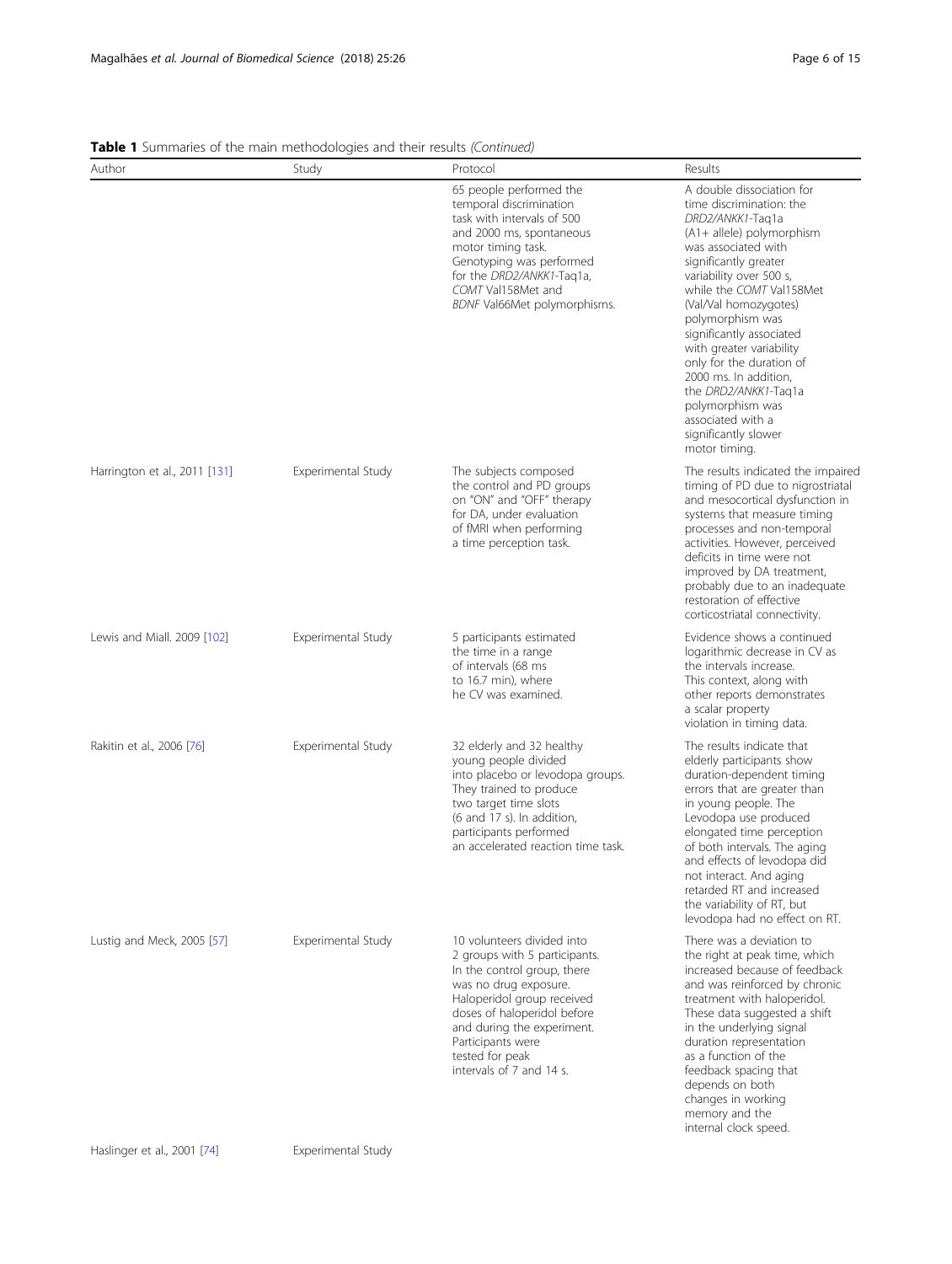Table 1 Summaries of the main methodologies and their results (Continued)

| Author | Study | Protocol                                                                                                                                                                                                                                                                                                                          | Results                                                                                                                                                                                                                                                                                                                                                                                                                                                                                 |
|--------|-------|-----------------------------------------------------------------------------------------------------------------------------------------------------------------------------------------------------------------------------------------------------------------------------------------------------------------------------------|-----------------------------------------------------------------------------------------------------------------------------------------------------------------------------------------------------------------------------------------------------------------------------------------------------------------------------------------------------------------------------------------------------------------------------------------------------------------------------------------|
|        |       | 8 PD patients and 8 healthy<br>participants underwent<br>three fMRI executions<br>while performing movements<br>with joystick in free movement<br>chosen every 7-15 s.<br>The joystick was monitored<br>for the online record of<br>performance parameters,<br>along with pacing tone<br>time and fMRI<br>acquisition parameters. | The control group compared<br>to patients with and without<br>levodopa showed impaired<br>activation related to movement<br>in the supplemental motor area<br>and hyperactivation in the<br>primary motor cortex and<br>the lateral premotor cortex<br>bilaterally. In this context,<br>levodopa improved the<br>motor initiation impairment<br>in the supplemental motor<br>area and decreased the<br>hyperfunction of the lateral<br>premotor and M1 found<br>in Parkinson's disease. |

SOA Stimulus onset asynchrony, fMRI functional magnetic resonance imaging, PI Peak interval, PSE point of subjective equality, DA Dopamine, RT tempo de reação acelerada, PD Parkinson's Disease, CV Coeficiente de variação

domains distinct recruitments brain oscillators [\[33](#page-12-0)]. Thus, some encephalic areas are demonstrated as regions activated to perceive time, such as prefrontal cortex, parietal cortex, cerebellum, basal ganglia and primary sensorimotor cortex [[34](#page-12-0)–[37](#page-12-0)]. Accordingly, the most accepted idea for the mechanism by which the CNS performs TP is that diffuse brain areas, in an organized and synchronized way, perform the time intervals interpretation. However, it is noteworthy that in the millisecond range the cerebellum is the most activated region, whereas for supra seconds it involves other regions, such as the basal ganglia [\[2](#page-11-0), [6](#page-11-0), [38](#page-12-0), [39](#page-12-0)].

#### Dopaminergic dysfunction in the time perception

Dopamine exerts brain regulation in temporal judgment activities [[40\]](#page-12-0). It has been related to executive functions (e.g. motor control, decision making, memory, and attention) [[41,](#page-12-0) [42\]](#page-12-0). Thus, dopamine exerts modulating activity of the internal clock speed [[12](#page-11-0), [13](#page-11-0)], acting as a neurobiological substrate for accumulator-pacemaker pulses according to the Scalar Expectation Theory, in which a series of pulses is produced by an internal pacemaker in the presence of an event; These pulses are collected, counted, and then compared with the stored representations, to allow time-judging [\[32,](#page-12-0) [43\]](#page-12-0). Therefore, changes in dopamine concentration through genetic polymorphisms [\[44](#page-12-0)–[48](#page-12-0)], pharmacological models [[49](#page-12-0)–[51](#page-12-0)] and lesions that destroy the dopaminergic pathway [[11,](#page-11-0) [13,](#page-11-0) [52](#page-12-0)] promote variations in the internal clock speed and may modify the activities executive performance, perception and judgment of an event [\[6](#page-11-0), [11,](#page-11-0) [14](#page-11-0), [53\]](#page-12-0). Models proposed by several studies aim to promote the understanding of how the modifications in functional neurobiology approximate or not the risk of developing diseases, including PD, attention deficit hyperactivity disorder, and tendency to drug abuse [[48,](#page-12-0) [54,](#page-12-0) [55\]](#page-12-0).

Dopaminergic dysfunction in relation to pharmacological models that modify the dopamine system (i.e. cocaine, methamphetamine and haloperidol), are developed by animal testing, in which drugs have injected that increase dopaminergic concentrations such as methamphetamine and cocaine, which promote a left shift in the time judgment, consistent with the time underestimation [[11,](#page-11-0) [49,](#page-12-0) [51,](#page-12-0) [56\]](#page-12-0). In contrast, administration of dopaminergic receptor antagonists such as haloperidol [[57\]](#page-12-0) leads to overestimation of time intervals, increasing response time [\[51,](#page-12-0) [56](#page-12-0)]. In relation to dopamine concentration signaling and modulation, German et al. [[58\]](#page-12-0) found the main involvement of the dopamine transporter (DAT) and the vesicular monoamine transporter (VMAT) -2 in the transport of presynaptic dopamine to the terminal synaptic vesicles, respectively. Since disturbances in these transporters modify the process of dopaminergic regulation, in which it influences distortions in the time estimation. Consequently, these complexes are determined by means of phosphorylation, protein-protein interactions and changes in intracellular localization [\[58](#page-12-0)].

In animals and human experiments, the importance of the prefrontal cortex in the dopaminergic pathway is well established. It acts as a connector with the striated body [\[59](#page-12-0), [60\]](#page-12-0). Thus, within the striatum, two types of dopamine D1 and D2 receptors are located in striatal interneurons and in the terminal regions of cortico-striatal neurons, respectively. The study proposed by Meck et al. [[8\]](#page-11-0) show that the circuits involving the prefrontal cortex and subcortical regions act to synchronize the time interval over a second-to-minute range. Therefore, cortico-subcortical integration plays a key role in the estimation and reproduction behavior of time, which is modulated by dopaminergic concentration. The interactions between dopamine and glutamate transmission in the striatum allow for the clock speed modulation,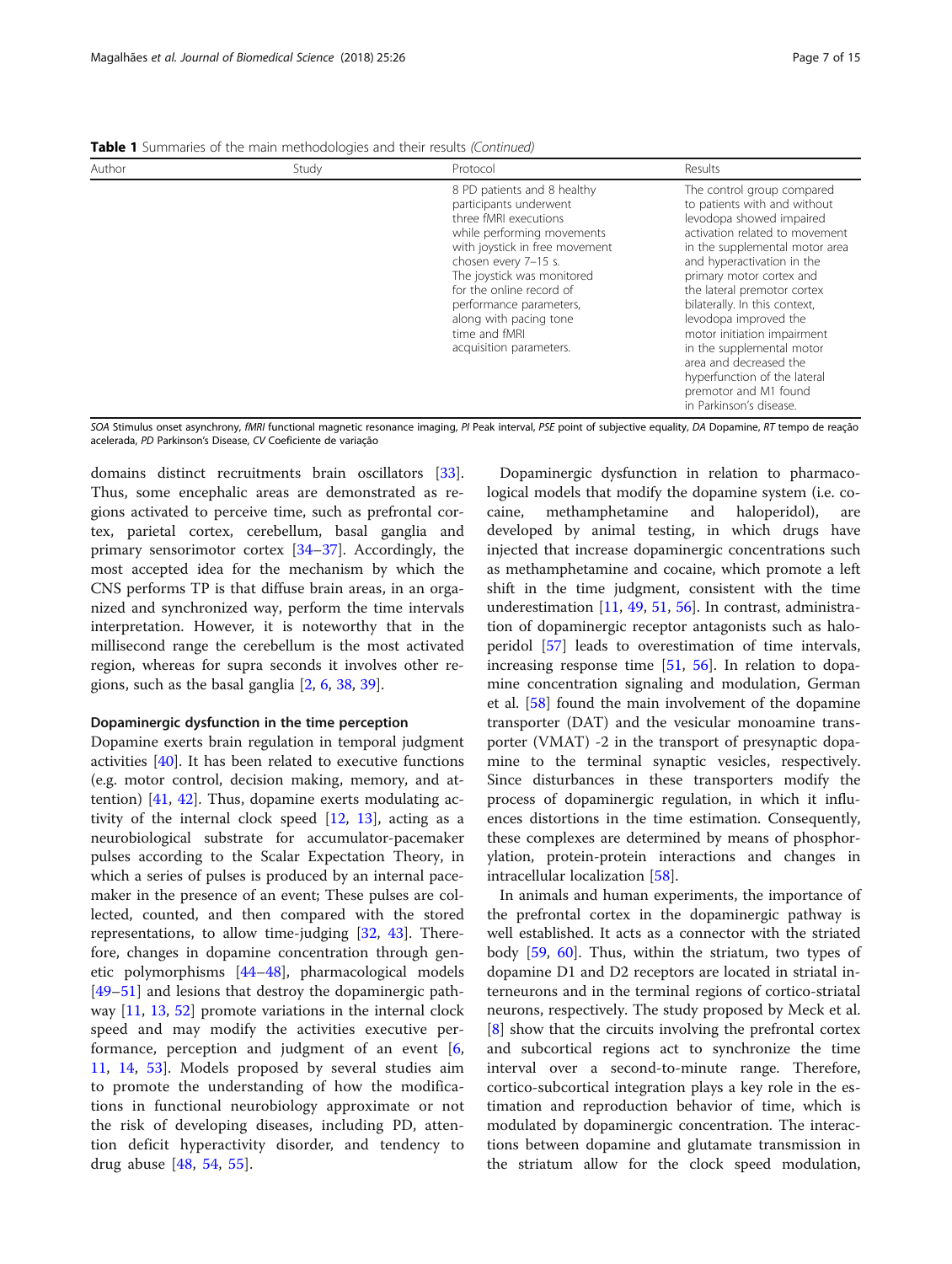predominantly by mechanisms mediated by D2 receptors [[61](#page-12-0)–[63\]](#page-12-0). In complementation to the questioning, tests with rats knockout for DAT, it is seen that the genetic changes promote poor performance before the tasks of peak interval, since the deletion prevents the expression of the dopaminergic transporter and increases the extracellular dopamine, as well as decreasing receptors D1 and D2, thus achieving functional loss in the receptors [[6,](#page-11-0) [64](#page-12-0)].

Accordingly, the loss of D1 and D2 receptors decreases the integrity of striatal neuron populations and thus impairs inaccuracy in timing judgment [\[13](#page-11-0)] this decrease is seen in post-mortem brain samples from patients with Alzheimer's dementia [[59](#page-12-0)]. The expected changes in striatal density decrease are determined by unique nucleotide changes, especially the DRD2/ ANKK1-TaqIA polymorphism that leads to the change of glutamate by lysine (Glu713Lys) in ANKK1, altering the expression of DRD2. Therefore, two alleles (A1 and A2) may be identified, since the presence of one or two alleles A1 is associated with the reduction of the D2 receptor in areas of the striatum, with greater observation in the caudate nucleus and putamen [[65,](#page-12-0) [66\]](#page-12-0). In relation to TP, the neural connections in performance tasks in the time estimation have shown that the participants in the acquisition of judging the interval of time, which have promoted a greater time underestimation  $[65, 67-69]$  $[65, 67-69]$  $[65, 67-69]$  $[65, 67-69]$  $[65, 67-69]$  $[65, 67-69]$  $[65, 67-69]$ 

#### Levodopa and time perception

PD is characterized by dopamine deficiency in the nigrostriatal pathways, and thus levodopa is a drug that helps to treat parkinsonian syndromes in order to improve the clinical picture, increasing the patient life quality. Levodopa is transformed into dopamine by the enzyme dopa-decarboxylase [\[70\]](#page-12-0). As dopamine does not cross the blood-brain barrier, therefore its administration is not possible, so levodopa bypassing this barrier may be rapidly decarboxylated and transformed by enzymes into dopamine, hence it becomes the choice of therapeutic drug administration in order to minimize cognitive and motor deficits resulting from low dopaminergic levels [\[71\]](#page-12-0).

Dopamine depletion in PD patients leads to timing deficits in motor behavior. Generally, after administration of levodopa occur a significant improvement in temporal performance [[72](#page-12-0)]. Although levodopa improves motor function, it has been proposed that it impairs some cognitive aspects such as learning, as it increases the tonic dopamine and obscures phasic changes that are necessary for learning [[73](#page-12-0)]. It is believed that dopaminergic medication 'normalizes' the dysfunctional pattern of neuronal activity during simple motor tasks [\[74,](#page-12-0) [75\]](#page-13-0).

Levodopa restores temporal performance in rats with CNS lesions [[52](#page-12-0)]. A study relating aging and levodopa found that the administration of levodopa during a time production task elongated the target ranges, that is, under specific conditions, the timing is mediated by dopamine  $[76]$  $[76]$ . Bussi et al.  $[10]$  $[10]$  observed that daily injections of levodopa improve temporal performance in peak interval processing in rats with circadian disturbances, suggesting that daily dopaminergic increase influences the precise performance in the timing task, as well as the effect of levodopa on the time interval, may mimic the daily increase in dopamine levels in the striatum.

#### Time perception and memory in Parkinson's disease patients

Due to the variability that may occur in clock speed and in the process of storing time memories, the stored value for each external stimulus may be different, despite equivalent target times of reinforcement. Given this, different temporal memories may be selectively coded and retrieved to guide behavior, which means that errors associated with these memory processes may have profound effects on behavior [[77\]](#page-13-0). Thus, because interval time requires executive resources, factors and diseases that promote changes in attention, clock speed, memory or decision-making, affect in different ways the temporal processing [\[33\]](#page-12-0). Among diseases that affect memory and temporal processing, PD is constantly reported [\[78](#page-13-0)–[81\]](#page-13-0).

Although PD is a neurodegenerative disease commonly characterized by its motor characteristics, there is a growing recognition of the impact of the disease on cognition, which influences patients' quality of life [\[82](#page-13-0)]. The most common cognitive deficits in PD are deficits in attention, executive functioning and visuospatial processing, although patients may also present different degrees of memory loss, which may in some cases be more related to recovery than to a problem of intrinsic coding [[79,](#page-13-0) [81](#page-13-0)–[83](#page-13-0)]. With the development of different therapeutic interventions to minimize the disease motor effects [\[84\]](#page-13-0), the analysis of neurobiological bases of cognitive dysfunctions in PD has been increasingly sought in order to develop treatments that attenuate the characteristics of dementia associated with disease, including memory problems [[85\]](#page-13-0).

Therefore, the breakdown of frontostriatal circuit due to the depletion of dopamine in the basal ganglia and the prefrontal cortex are indicated as the main underlying causes of memory dysfunction even in the early stages of the disease [[86\]](#page-13-0). However, in addition to the search for associating dopaminergic dysfunction with memory dysfunction, explanations have been sought in other domains, which include the influence of cholinergic treatments that offer some clinical benefits [\[85](#page-13-0)]. Also, although striatal dysfunction and dopaminergic transmission are pointed to explain TP deficits in the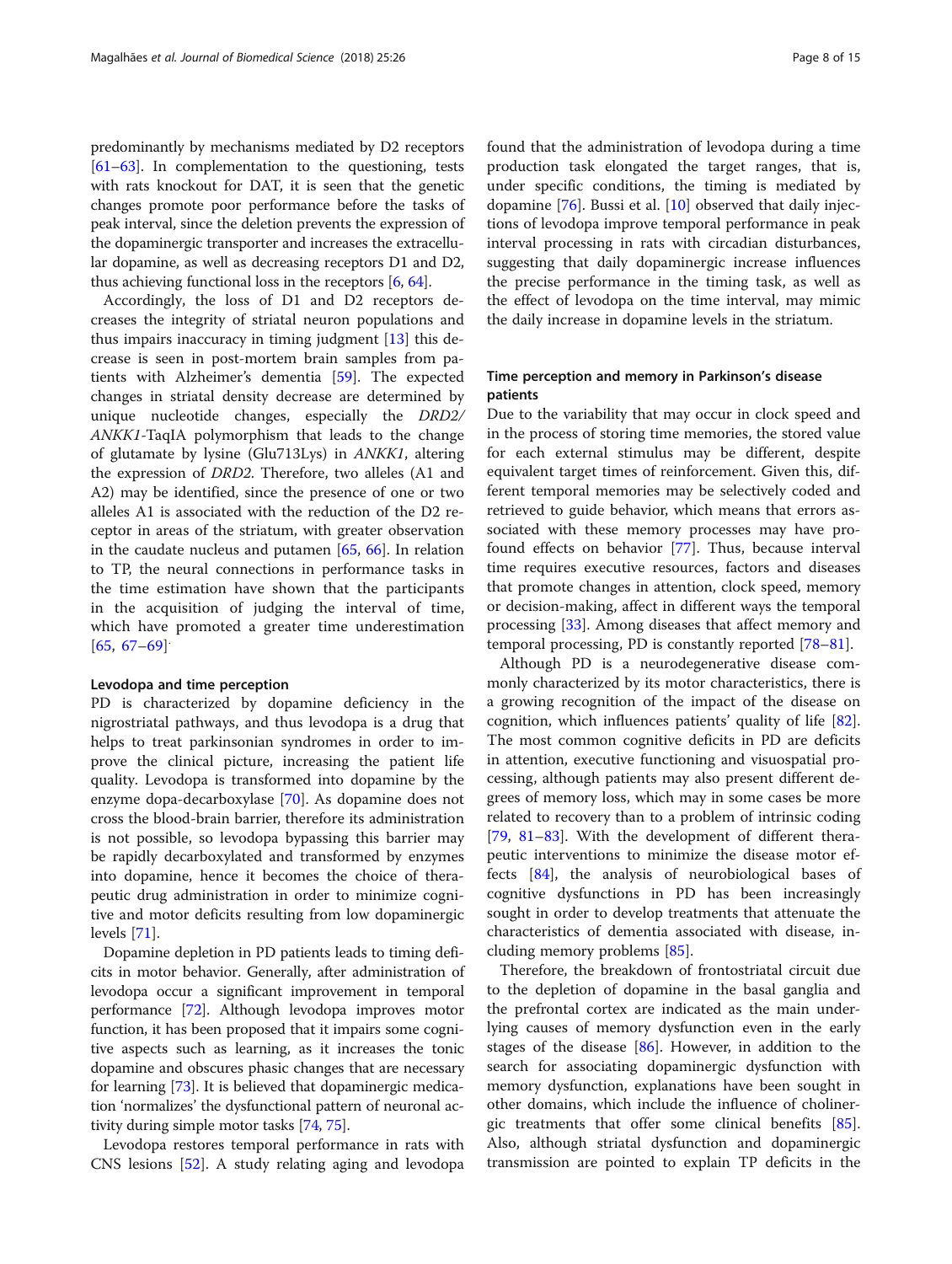PD individual, problems of working memory and executive functions are also potential causes [[64](#page-12-0)].

Among the main types of memory characterized, working memory is important to actively maintain a certain amount of information to allow its manipulation [[87\]](#page-13-0), which is essential during the processing of temporal information [\[88\]](#page-13-0). Variation in normal capacity and deficits in working memory may often be explained by the efficacy and integrity of basal ganglia and dopaminergic neurotransmission [\[89](#page-13-0)]. This contributes to overcoming the outdated view that the basal ganglia are simply involved in controlling movement, mainly due to the various circuits in this region with cognitive areas of the cerebral cortex [[90](#page-13-0)]. In neuroimaging studies, basal ganglia are activated by the initial storage of temporal information in working memory, while the prefrontal cortex is activated by its subsequent retrieval and comparison with ongoing stimuli [\[4](#page-11-0), [64](#page-12-0)]. In another experiment, using PD patients as a model for studying the contribution of the frontostriatal circuit to working memory. Uitvlugt et al. [\[91\]](#page-13-0) applied verbal and spatial memory tests, when tested in the condition without dopaminergic medication, PD patients tended to respond "no" in all tests, supporting that the striatum-pre-frontal pathways influence updates in working memory. On the other hand, PD patients during medication, the intensity of the test did not influence the performance, but rather the presence or absence of distractions, which may be due to the deficiency of the evaluation and selection of stimuli due to dopaminergic overload in the ventral pathway. These results support the striatum-frontal pathway participation for the filtering of spatial or verbal information before entering the working memory system, which is impaired in a PD patient [[91](#page-13-0)].

Leverenz et al. [\[83\]](#page-13-0) in an experiment with PD patients tested in or out of treatment with levodopa, found impairment in the maintenance, retrieval and manipulation of information from within working memory in patients. However, levodopa medication improved the working memory deficit in patients, but did not improve the deficit in an independent care task, demonstrating that the neuropathology of work memory deficit is related to the exhaustion of dopaminergic transmission [[83\]](#page-13-0). However, it is also evidenced that dopaminergic therapy may contribute to impairment and not improve executive function deficits due to dopamine baseline shift necessary for normal functioning of working memory and executive control [\[64](#page-12-0), [92\]](#page-13-0). In addition, PD patients have timing deficits that are more consistent on the second scale compared to milliseconds, which may be related to the higher memory load and attention needed for longer intervals, indicating that the dopaminergic loss influences not only direct deficits on the clock speed, but also related to memory and decision processes [[93](#page-13-0)].

Interval time deficits in PD patients are usually interpreted as resulting from deficits in nigrostriatal dopamine depletion affecting circuits involving the basal ganglia [\[27](#page-12-0), [37\]](#page-12-0). However, it has been shown how the disease may profoundly influence the function of other areas through alterations in the neural networks [[94](#page-13-0)] as well as the atrophy of the gray matter of different areas [[95,](#page-13-0) [96](#page-13-0)]. In addition to the basal ganglia, dysfunctions during TP tasks involve changes in the executive processing in the frontal cortex [\[97\]](#page-13-0) which may contribute to TP deficits in PD patients [\[64](#page-12-0)], since the medial frontal region and medial pre-motor networks are constantly activated during timing tasks  $[4, 6]$  $[4, 6]$  $[4, 6]$  $[4, 6]$ . In one experiment, Harrington et al. [\[64](#page-12-0)] applied timing tasks in PD patients, comparing two-time intervals during the collection of fMRI. This study found temporal deficits throughout the frontal and cerebellar networks, and found abnormal activations in the frontal and parietal regions, which are typically associated with executive processes such as working memory.

Studies carried out with rats also suggest that both dopaminergic mesocorticolimbic pathways and cholinergic septo-hippocampal system may functionally interact to regulate various aspects of cognition. In PD patients with dementia, occur an additional loss of cholinergic neurons (Ch4) from the basal ganglia, which present plexus in cortical regions. This demonstrates that in addition to the dopaminergic dysfunction associated with internal clock speed, such as cholinergic dysfunction that is associated with dementia states in patients with different executive functions, including memory related [[98\]](#page-13-0). Thus, it is increasingly believed that dementia in PD is probably secondary to a wider neurodegeneration of dopaminergic transmission [[99](#page-13-0)].

Circadian interruption has negative consequences for the physiological homeostasis throughout the organism [[100\]](#page-13-0), including cognitive functions such as memory [[101\]](#page-13-0) and perception of short time intervals [[102](#page-13-0)] Considering that initial theories represented a passive role of sleep to improve memory, current theories highlight an active role for sleep in which memories go through a process of consolidation of newly acquired information [[103,](#page-13-0) [104\]](#page-13-0). It is also possible to detect memory dysfunctions associated with PD in subjects with Rapid Eye Movement (REM) [\[105](#page-13-0)]. Sleep disorder in PD patient with the behavior of sleep disorder has longer disease time, more severe motor and non-motor symptoms and worsening of life quality  $[106]$  $[106]$  $[106]$ . In addition, while there are effects on memory and executive function associated with poor sleep in PD, the effects were driven by a small number of studies [[107\]](#page-13-0). The importance of the proper sleep-wake cycle, as it is important for memory and other executive functions, ends up having an influence on TP. In a study observing the electroencephalography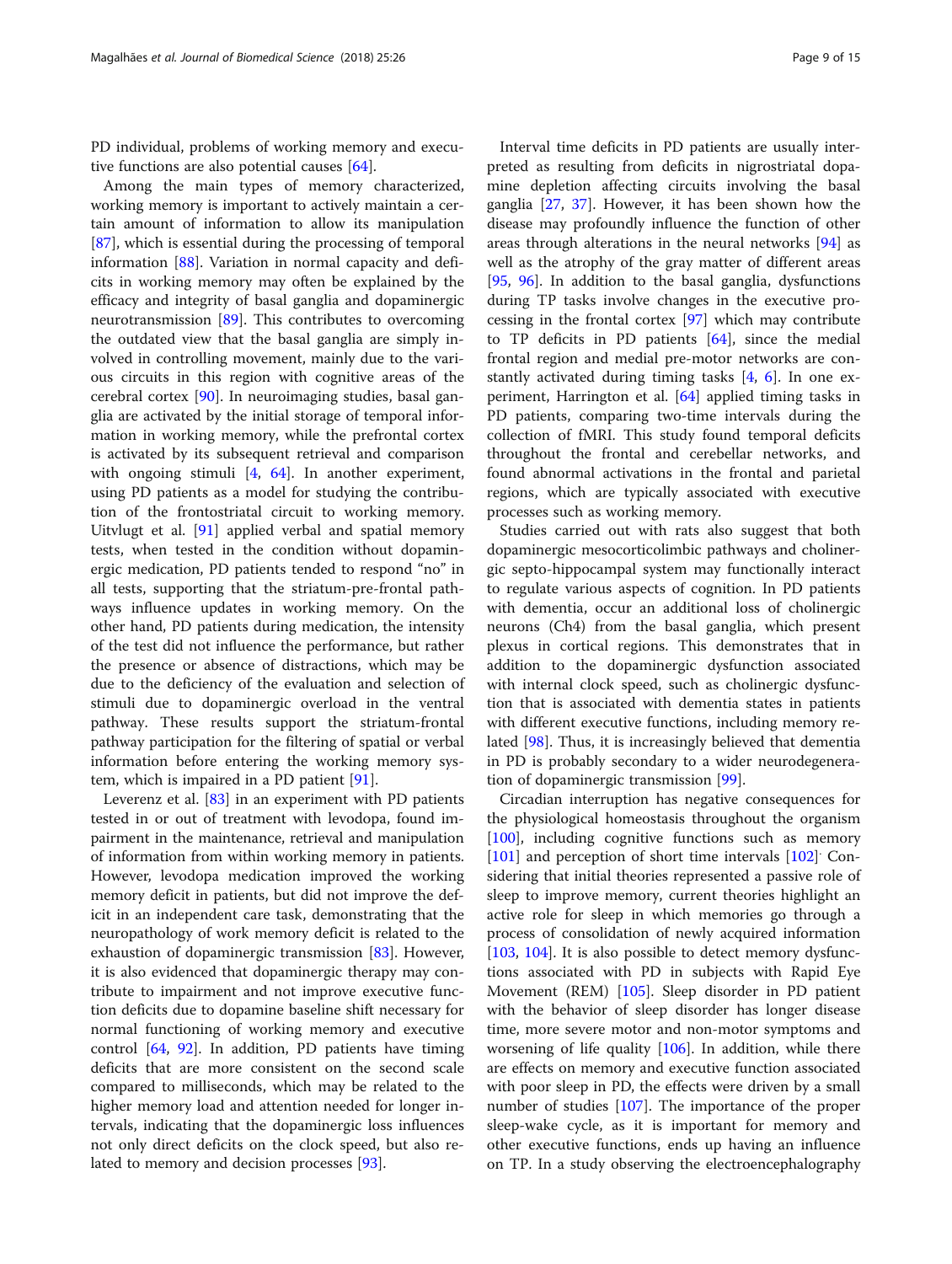during the wake over TP, they observed that the wakefulness level significantly influences the temporal perception of external events [[108\]](#page-13-0). This may be explained by the influence of the circadian system on the interval time during the regulation of dopamine levels in the brain [\[109\]](#page-13-0). Therefore, circadian dysfunctions during PD may help to explain the secondary problems involving memory and TP.

Motor control and time perception in Parkinson's patients TP is involved in a variety of executive functions [\[53](#page-12-0)], in particular, it has been largely related to the motor control strategy [\[110](#page-13-0)] which corresponds to the process in which humans and animals use neural recruitment in order to play and coordinate muscles and limbs Involved in the performance of a motor skill [[111\]](#page-13-0). Thus, because TP is embedded in this process of developing such ability, it needs an integration of sensory information (i.e. information of the environment and information of the physiological constitution itself), in order to promote proper synchronization of muscle forces and joint activations to generate some movement or action [[112\]](#page-13-0). In this way, the pattern changes in the activities and connections of the CNS [\[113\]](#page-13-0) are established, resulting from the interaction of signals transmitted through the communication linking the internal perception to the external environment [\[26](#page-12-0)]. In other words, perception and motor ability are based on signals from the brain, passed through the CNS to converge in the musculature, signals that generate displacements, and the forces needed to adapt to the environment. The alterations resulting from external oscillators act on the generation of sensations that are interpreted by the CNS and subsequently performed, originating from the feedback cycle in sensorimotor integration [[114](#page-13-0)].

Similarly, the understanding of motor and sensory perception in processes integrated with temporal events is arranged in behaviors in the time domain in the range of milliseconds-a-minute, which makes it fascinating, since the basic electrophysiological properties of neurons operate on a scale of milliseconds time [[24\]](#page-11-0). Therefore, motor control and rhythmicity studies are studied in principle, using animal models, which evidences timing circuits by recording neuronal firings, whereas studies in humans are determined by the neuropsychological activities of temporal events, motor or discriminations of time intervals [[115](#page-13-0)]. Thus, through these studies, elucidate how the motor control and TP are deficient in Parkinson's patients, which have damage in the basal ganglia, which have indicated to be the central structures in the execution and motor planning, as well as actuation of the cortical circuit -thalamic-basal and cerebellum in time synchronization and timing [\[116](#page-13-0)]. Taken together, these data suggest that a timing and motor

control mechanism associated with the basal ganglia interact with areas dependent on this neural integration (i.e. prefrontal cortex, supplemental motor area, motor cortex, and pre-motor) [[117\]](#page-13-0). Accordingly, the idea of a temporal event synchronization hub to determine the motor rhythmicity, a distributed and interdependent network used to investigate the abstract properties of the reproduction interval adjustment and tasks execution that demand motor behavior.

The basal ganglia and cerebellum are subcortical structures involved in motor planning and cognitive aspects, in addition, the association with the motor cortex allows organizing the processing of information related to motor action [[118](#page-13-0)–[120\]](#page-13-0). In particular, basal ganglia are considered essential to facilitate the desired movements; furthermore, they are enhanced by dopaminergic fibers and thus inhibit undesired movements; while the cerebellum helps fine motor adjustment. In this sense, the synchronization of the basal and cerebellum ganglia is involved in sensory processing and the timing capacity of motor control and learning  $[121-124]$  $[121-124]$  $[121-124]$  $[121-124]$  $[121-124]$ . In view of this, the motor cortex is interconnected with cerebellum and basal ganglia, and others structures [\[125](#page-13-0)], which together are responsible for providing flexibility and adjustment over time of reproduction and motor production in tasks that demand repetitive behavior, besides modifying the local architecture in recruiting areas involved in motricity. The representations of movements through these cortical areas have strong interconnections [\[119,](#page-13-0) [126](#page-13-0)], which are very dynamic and with a rapid reorganization in motor time tasks [\[127](#page-13-0)].

In principle, PD modify neural morphology, which results in changes in perceptual function, concomitantly influencing various executive functions, especially motor control. Since the neural system functions as an integrated network involving several communication circuits [[128\]](#page-13-0). Above all, PD is characterized by a disordered timing of movements, and these changes manifest in the form of bradykinesia. In this context, bradykinesia is a disturbance of voluntary movements that directly interferes with the daily life of Parkinson's people, especially in fine motor skills, because it makes planning, execution or initiation of movement difficult [\[116](#page-13-0), [129\]](#page-14-0).

The study by Miller et al. [[130](#page-14-0)] with twenty-eight PD patients in the mild to the moderate stage was performed in order to evaluate the potential of striatal dopaminergic degeneration, as well as its association with the performance of sensory-motor synchronization. Thus, the results suggest that both the basal ganglia and dopamine are inherent in motor timing, regarding the degree of dopaminergic degeneration to explain the differences between parkinsonians in the task of sensorymotor synchronization [[130](#page-14-0)]. Harrington et al. [[131](#page-14-0)] have used functional magnetic resonance imaging to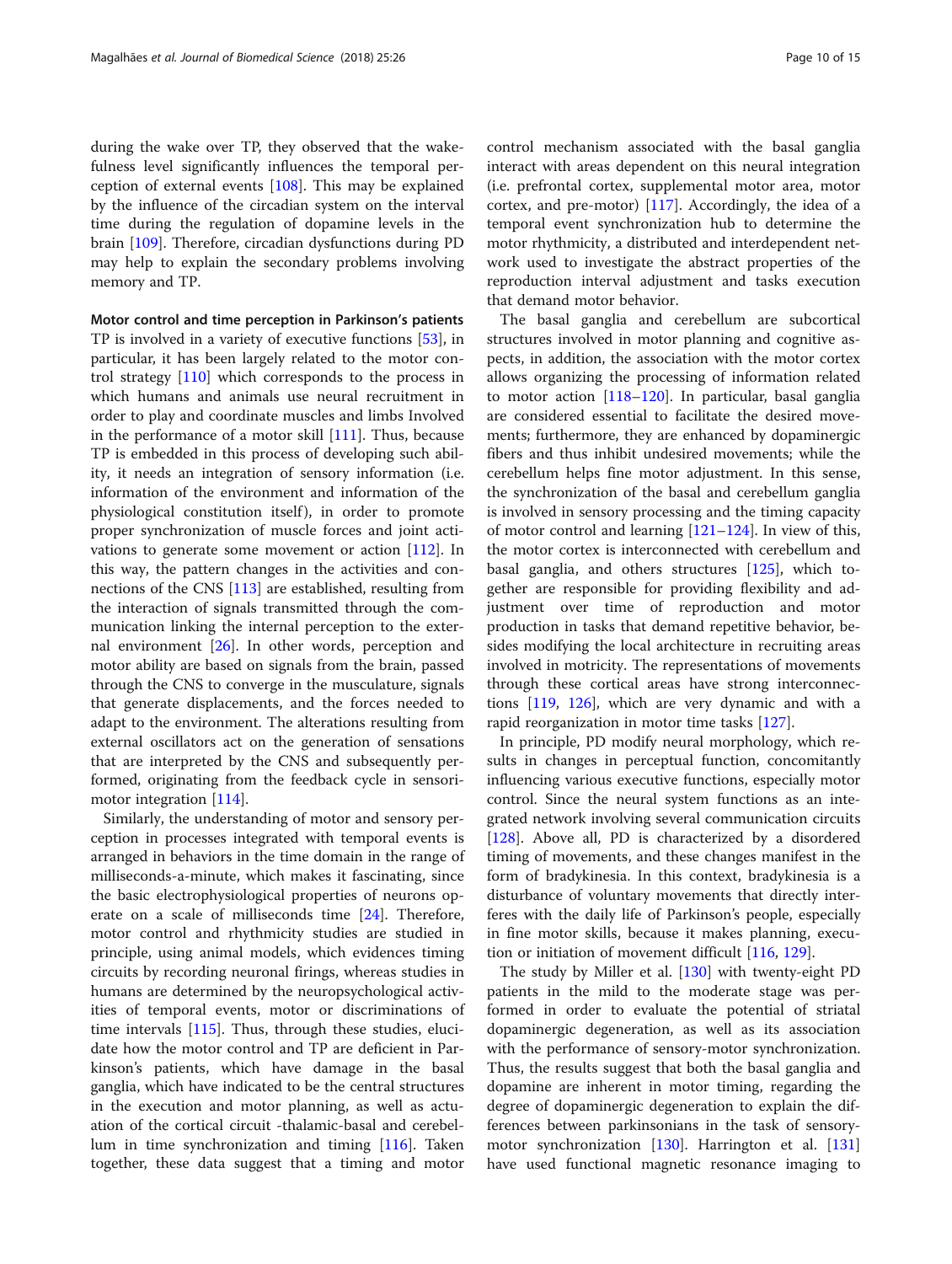show that cortical systems associated with working memory as well as sensorimotor areas are impaired in PD patients [[131](#page-14-0)], since degenerate dopaminergic pathways between the cortex and basal ganglia contribute to deficiencies in neural synchronization responsible for cognition, emotion, perception and motor function [[132\]](#page-14-0), promoting an imbalance of executive functions.

#### New studies on time perception and Parkinson's disease

TP has a subjective and important character for the understanding of reality, as well as performance in executive functions in daily activities [[54](#page-12-0)]. In this context, time representations are essential to perform several motor activities, because when planning a motor act, the CNS performs an accurate adjustment of time and space [[133\]](#page-14-0). Therefore, new studies of TP are feasible in order to understand the distorted behavior in the time intervals interpretation, this influenced by the dopaminergic levels reduction, which interferes in the synchronization and timing judgment [\[134](#page-14-0), [135\]](#page-14-0).

Studies that determine the mechanisms of neural networks that modulate cortical activity over time (i.e. synaptic plasticity, neural adaptation, and neural circuit dynamics) are crucial to understanding the neurofunctional dynamics behind timing in PD patients [[20,](#page-11-0) [136](#page-14-0)]. In this way, neuronal cells respond to stimuli with different timed responses, that is, the stimuli activate the cells that oscillate at different frequencies and phases [\[137](#page-14-0)]. This indicates that the temporal differentiation of the neural firing processes is necessary for several TP models, which depends on the intensity and magnitude of the stimulus [[138,](#page-14-0) [139\]](#page-14-0). This occurrence has been observed in individuals with PD presenting a reduction in the internal clock speed and consequent underestimation of the time perception, by means of neuropsychological activities, reproduction, estimation and discrimination of the time intervals [\[140](#page-14-0), [141](#page-14-0)].

The basal ganglia have their function impaired by the alteration of the nigrostriatal pathway that protrudes into the caudate and the putamen. Studies investigate this involvement of dopamine in the perceptual capacity of time through pharmacological models involving the administration of dopaminergic agonists and antagonists in concomitance with motor activities or discrimination of visual and sound stimuli [[142](#page-14-0), [143\]](#page-14-0). To date, some neuroimaging studies have investigated the neurophysiological basis of time deficit in PD [[48\]](#page-12-0). However, these studies examined the motor synchronism of relatively short durations, which makes it difficult to differentiate the time relation and motor activity. In contrast, another study examined TP in PD using the comparison interval tasks with durations of 1.2 s and 1.8 s [[131](#page-14-0)], which demonstrates different areas of the brain in association with the deficiency found in PD patients during the coding and timing decision. Striatal dysfunction was found during the two phases, but the working memory capacity composed by the prefrontal dorsolateral cortex (DLPFC), parietal cortex and cerebellum were only disturbed during the coding of the time intervals. Despite all the researches carried out in this field, there are still doubts about the exact nature of TP problems in PD individuals, for instance, Mioni et al. [[144\]](#page-14-0) investigated TP in PD, comparing 20 PD participants and 20 control individuals without the disease in explicit (bisection task) and implicit (foreperiod task) timing tasks. The results showed that PD participants presented a preserved ability to perceive the implicit time, but underestimated the explicit one, besides a higher variability of timing when compared to the controls. In this way, they showed a selective fault in the explicit timing.

#### Study limitations

The lack of standardization of stimuli and modalities of tasks (sensorial, intensity, size and complexity) in studies involving TP disfavor unanimity in the conclusions. In this context, other factors contribute to this fact, the sample size may impel less precision, for instance in the dopaminergic levels of the patients involved in the study.

#### Conclusion

In the present study, cognitive impairments are a hallmark of PD and include disturbances in executive function, working memory, attention, and motor control, all of which are essential for accurate and precise timing. We demonstrate that cognitive processes inbuilt in timing that underlie performance on cognitive tasks and that many are the encephalic areas and functions involved and modulators in the time perception performance. In addition, PD was tested with pharmacological models in comparison to healthy controls for time productions in the supra-seconds range, suggesting that the timing deficits in patients with PD are secondary to the integrity of the basal ganglia, which is crucial for timing in both the sub and supra-second ranges. However, it remains without a definite conclusion about which specific area the timing performs. Based on our results we may affirm that executive functions, such as memory and attention are indispensable constructs for perceiving time, as well dopamine levels are widely reported as neuromodulators of time intervals interpretation and motor timing in adaptive responses to the environment.

Finally, we must not forget the importance of the dopaminergic neurochemical mediation at the neurobiological aspects of TP in all levels: the molecular, neurofunctional; psychopharmacology, and motor control in PD. Studies about TP, which are useful to investigate the neuroanatomical substrates of time interval in PD,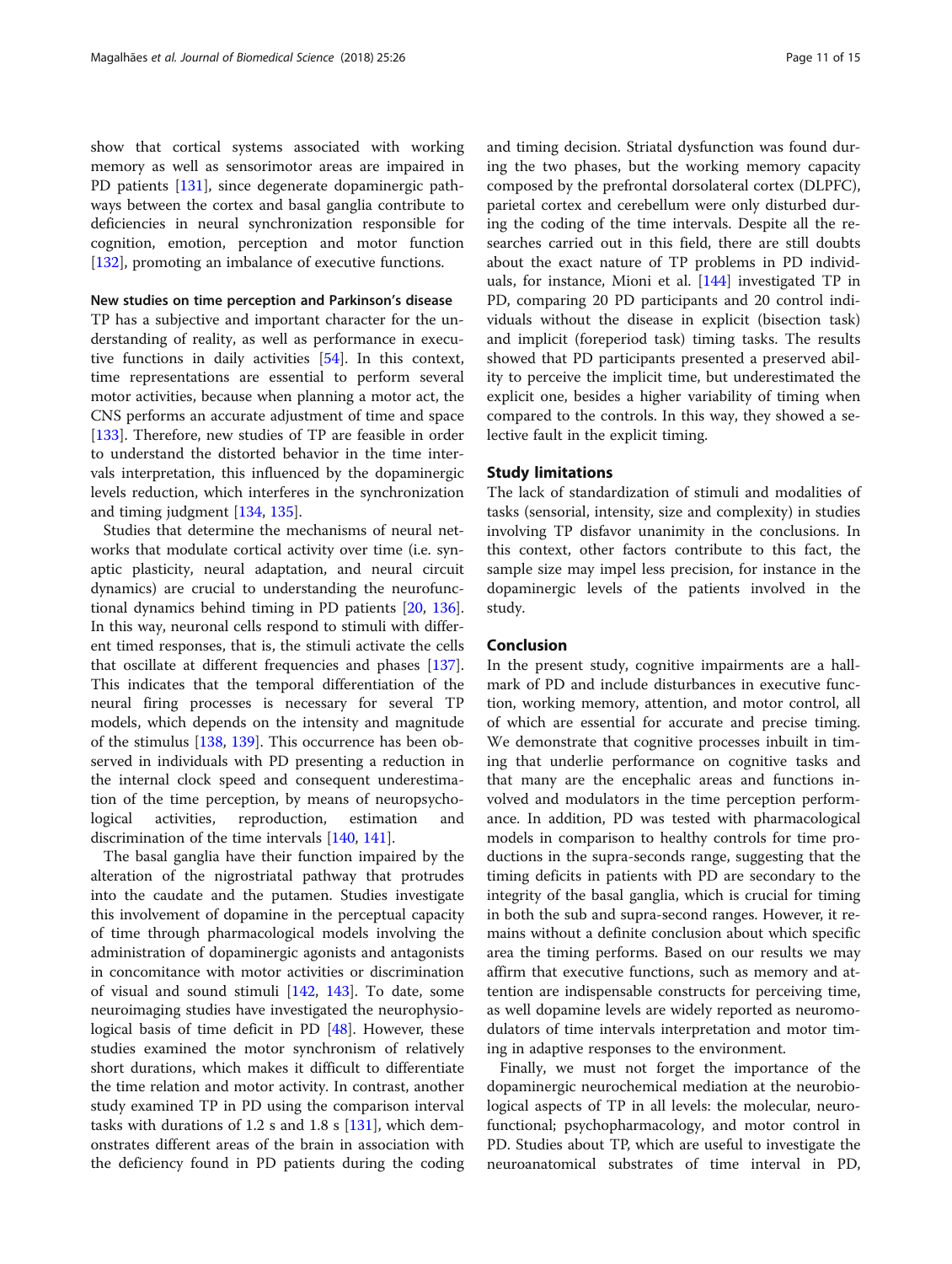<span id="page-11-0"></span>providing a functional overview neurochemistry in mechanisms for time synchronization. In summary, the approach of the dopaminergic influence in PD is useful in Neurosciences, since it allows us to help in the elucidation of behavioral phenotypes of patients with PD and study the areas of the brain that are involved in the dopaminergic circuit, and their integration with the perceptual time mechanisms.

#### **Abbreviations**

A1: Alleles; A2: Alleles; Ch4: Cholinergic neurons; CNS: Central nervous system; D1: Dopamine receptors; D2: Dopamine receptors; DAT: Dopamine transporter; DLPFC: Prefrontal dorsolateral cortex; fMRI: Functional magnetic resonance imaging; PD: Parkinson's disease; REM: Rapid eye movement; TP: Time perception; VMAT: Vesicular monoamine transporter

#### Acknowledgements

None declared.

#### Funding

Not applicable.

Availability of data and materials Not applicable

#### Authors' contributions

FM, KR, VM and JR designed the study concept. Studies considered eligible for inclusion were read in full and their suitability for inclusion was determined independently by six reviewers (TO, CA, TB, FL, DG, VHB and MO). ST, BV and PR read and finalized the manuscript. All authors read and approved the final manuscript.

#### Ethics approval and consent to participate

Not applicable.

#### Consent for publication

Not applicable.

#### Competing interests

The authors declare that they have no competing interests.

#### Publisher's Note

Springer Nature remains neutral with regard to jurisdictional claims in published maps and institutional affiliations.

#### Author details

<sup>1</sup> Brain Mapping and Plasticity Laboratory, Federal University of Piauí, Av. São Sebastião nº 2819, Nossa Sra. de Fátima, Parnaíba, PI 64202-020, Brazil. <sup>2</sup>The Northeast Biotechnology Network (RENORBIO), Federal University of Piauí, Teresina, Brazil. <sup>3</sup>Department of Biology, Camden County College, Blackwood, NJ, USA. <sup>4</sup> Laboratory of Brain Mapping and Functionality, Federal University of Piauí, Parnaíba, Brazil. <sup>5</sup>Brain Mapping and Sensory-Motor Integration Laboratory, Psychiatry Institute of Federal University of Rio de Janeiro, Rio de Janeiro, Brazil. <sup>6</sup>Rehabilitation Science Program, Analysis of Human Movement Laboratory, Augusto Motta University Center, Rio de Janeiro, Brazil. <sup>7</sup> Program Professional Master in Applied Science in Health/UNISUAM, Av. Paris, 84, Bonsucesso, Rio de Janeiro, RJ 21041-020, Brazil. <sup>8</sup>Brain Mapping and Sensory Motor Integration Laboratory, Institute of Psychiatry of Federal University of Rio de Janeiro, Av. Venceslau Braz, 71 - Botafogo, Rio de Janeiro, RJ 22290-140, Brazil.

## Received: 10 January 2018 Accepted: 8 March 2018

#### References

1. Kishida KT, Saez I, Lohrenz T, Witcher MR, Laxton AW, Tatter SB, White JP, Ellis TL, Phillips PE, Montague PR. Subsecond dopamine fluctuations in

human striatum encode superposed error signals about actual and counterfactual reward. Proc Natl Acad Sci U S A. 2016;113(1):200–5.

- 2. Skogseth RE, Bronnick K, Pereira JB, Mollenhauer B, Weintraub D, Fladby T, Aarsland D. Associations between cerebrospinal fluid biomarkers and cognition in early untreated Parkinson's disease. J Parkinsons Dis. 2015;5(4):783–92.
- 3. Goldman JG, Litvan I. Mild cognitive impairment in Parkinson's disease. Minerva Med. 2011;102(6):441–59.
- 4. Coull J, Nobre A. Dissociating explicit timing from temporal expectation with fMRI. Curr Opin Neurobiol. 2008a;18(2):137–44.
- 5. Coull JT, Nazarian B, Timing VF. Storage, and comparison of stimulus duration engage discrete anatomical components of a perceptual timing network. J Cogn Neurosci. 2008b;20(12):2185–97.
- 6. Coull JT, Cheng RK, Meck WH. Neuroanatomical and neurochemical substrates of timing. Neuropsychopharmacology. 2011;36(1):3–25.
- 7. Agostino PV, Golombek DA, Meck WH. Unwinding the molecular basis of interval and circadian timing. Front Integr Neurosci. 2011;5:64.
- 8. Meck WH, Cheng RK, MacDonald CJ, Gainetdinov RR, Caron MG, Cevik MÖ. Gene-dose dependent effects of methamphetamine on interval timing in dopamine-transporter knockout mice. Neuropharmacology. 2012;62(3):1221–9.
- 9. Wiener M, Lohoff FW, Coslett HB. Double dissociation of dopamine genes and timing in humans. J Cogn Neurosci. 2011;23(10):2811–21.
- 10. Bussi IL, Levín G, Golombek DA, Agostino PV. Involvement of dopamine signaling in the circadian modulation of interval timing. Eur J Neurosci. 2014;40(1):2299–310.
- 11. Balci F, Ludvig EA, Abner R, Zhuang X, Poon P, Brunner D. Motivational effects on interval timing in dopamine transporter (DAT) knockdown mice. Brain Res. 2010;1325:89–99.
- 12. Bonato M, Zorzi M, Umiltà C. When time is space: evidence for a mental time line. Neurosci Biobehav Rev. 2012;36(10):2257–73.
- 13. Coull JT, Hwang HJ, Leyton M, Dagher A. Dopamine precursor depletion impairs timing in healthy volunteers by attenuating activity in putamen and supplementary motor area. J Neurosci. 2012;32(47):16704–15.
- 14. Barzman D, Geise C, Lin P. Review of the genetic basis of emotion dysregulation in children and adolescents. World J Psychiatry. 2015;5(1):112–7.
- 15. Pastor MA, Jahanshahi M, Artieda J, Obeso JA. Performance of repetitive wrist movements in Parkinson's disease. Brain. 1992;115(Pt 3):875–91.
- 16. Pastor MA, Artieda J, Jahanshahi M, Obeso JA. Time estimation and reproduction is abnormal in Parkinson's disease. Brain. 1992;115(Pt 1):211–25.
- 17. Koch G, Oliveri M, Brusa L, Stanzione P, Torriero S, Caltagirone C. Highfrequency rTMS improves time perception in Parkinson disease. Neurology. 2004;63(12):2405–6.
- 18. da Silva CF, Morgero KC, Mota AM, Piemonte ME, Baldo MV. Aging and Parkinson's disease as functional models of temporal order perception. Neuropsychologia. 2015;78:1–9.
- 19. Marinho V, Oliveira T, Rocha K, Ribeiro J, Magalhães F, Bento T, Pinto GR, Velasques B, Ribeiro P, Di Giorgio L, Orsini M, Gupta DS, Bittencourt J, Bastos VH, Teixeira S. The dopaminergic system dynamic in the time perception: a review of the evidence. Int J Neurosci. 2018;128(3):262–82.
- 20. Teixeira S, Machado S, Paes F, Velasques B, Silva JG, Sanfim AL, Minc D, Anghinah R, Menegaldo LL, Salama M, Cagy M, Nardi AE, Pöppel E, Bao Y, Szelag E, Ribeiro P, Arias-Carrión O. Time perception distortion in neuropsychiatric and neurological disorders. CNS Neurol Disord Drug Targets. 2013;12(5):567–82.
- 21. Teixeira S, Magalhães F, Marinho V, Velasques B, Ribeiro P. Proposal for using time estimation training for the treatment of Parkinson's disease. Med Hypotheses. 2016;95:58–61.
- 22. Lucas M, Chaves F, Teixeira S, Carvalho D, Peressutti C, Bittencourt J, Velasques B, Menéndez-González M, Cagy M, Piedade R, Nardi AE, Machado S, Ribeiro P, Arias-Carrión O. Time perception impairs sensorymotor integration in Parkinson's disease. Int Arch Med. 2013;6(1):39.
- 23. Benoit CE, Dalla Bella S, Farrugia N, Obrig H, Mainka S, Kotz SA. Musically cued gait-training improves both perceptual and motor timing in Parkinson's disease. Front Hum Neurosci. 2014;8:494.
- 24. Merchant H, Bartolo R, Pérez O, Méndez JC, Mendoza G, Gámez JYK, Prado L. Neurophysiology of timing in the hundreds of milliseconds: multiple layers of neuronal clocks in the medial premotor areas. Adv Exp Med Biol. 2014;829:143–54.
- 25. Mirari E, Tina T, Scot PK, Rhiannon P, Aparicio CF. 6-Hydroxydopamine lesions in the medial prefrontal cortex of rats exposed to a peak-interval procedure. Psychol Neurosci. 2014;7(2):233–41.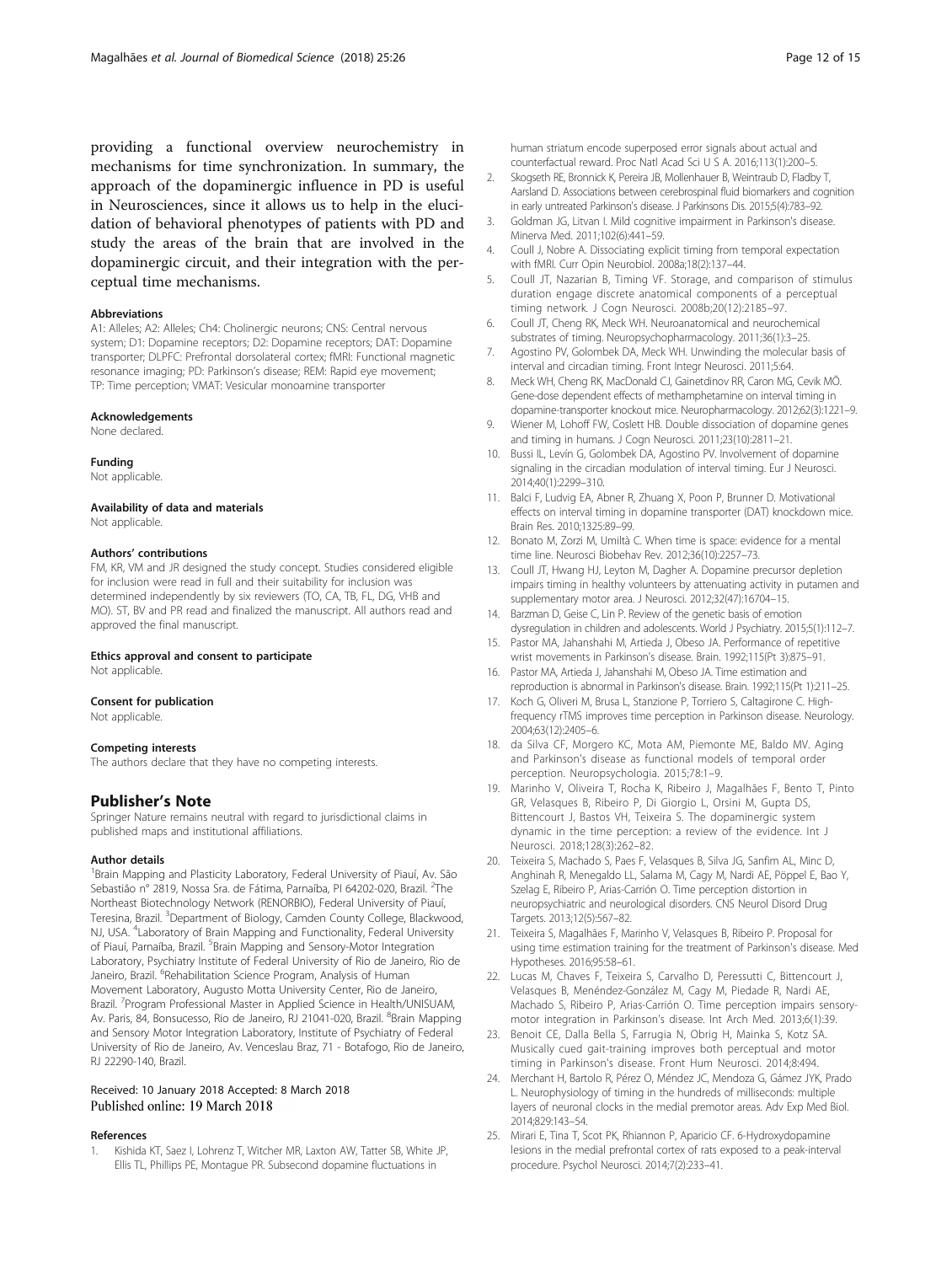- <span id="page-12-0"></span>26. Gupta DS. Processing of sub- and supra-second intervals in the primate brain results from the calibration of neuronal oscillators via sensory, motor, and feedback processes. Front Psychol. 2014;5:816.
- 27. Buhusi CV, Meck WH. What makes us tick? Functional and neural mechanisms of interval timing. Nat Rev Neurosci. 2005;6(10):755–65. 28. Buhusi CV, Oprisan SA. Time-scale invariance as an emergent property in a
- perceptron with realistic, noisy neurons. Behav Process. 2013;95:60–70. 29. Kononowicz TW. Dopamine-dependent oscillations in frontal cortex index
- "start-gun" signal in interval timing. Front Hum Neurosci. 2015;9:331.
- 30. van Rijn H, Gu BM, Meck WH. Dedicated clock/timing-circuit theories of time perception and timed performance. Adv Exp Med Biol. 2014;829:75–99.
- 31. Goel A, Buonomano DV. Timing as an intrinsic property of neural networks: evidence from in vivo and in vitro experiments. Philos Trans R Soc Lond Ser B Biol Sci. 2014;369(1637):20120460.
- 32. Berry AS, Li X, Lin Z, Shared LC. Distinct factors driving attention and temporal processing across modalities. Acta Psychol. 2014;147:42–50.
- 33. Allman MJ, Meck WH. Pathophysiological distortions in time perception and timed performance. Brain. 2012;135(Pt 3):656–77.
- 34. Bueti D, Walsh V. The parietal cortex and the representation of time, space, number and other magnitudes. Philos Trans R Soc Lond B Biol Sci. 2009;364:1831–40.
- 35. Buonomano DV, Laje R. Population clocks: motor timing with neural dynamics. Trends Cogn Sci. 2010;14(12):520–7.
- 36. Teki S, Grube M, Kumar S, Griffiths TD. Distinct neural substrates of durationbased and beat-based auditory timing. J Neurosci. 2011;31(10):3805–12.
- 37. Coull JT, Morgan H, Cambridge VC, Moore JW, Giorlando F, Adapa R, Corlett PR, Fletcher PC. Ketamine perturbs perception of the flow of time in healthy volunteers. Psychopharmacology. 2011;218(3):543–56.
- 38. Jozefowiez J, Polack CW, Machado A, Miller RR. Trial frequency effects in human temporal bisection: implications for theories of timing. Behav Process. 2014;101:81–8.
- 39. Tomasi D, Wang GJ, Studentsova Y, Volkow ND. Dissecting neural responses to temporal prediction, attention, and memory: effects of reward learning and Interoception on time perception. Cereb Cortex. 2015;25(10):3856–67.
- 40. Addyman C, Rocha S, Mareschal D. Mapping the origins of time: scalar errors in infant time estimation. Dev Psychol. 2014;50(8):2030–5.
- 41. Ko JH, Ptito A, Monchi O, Cho SS, Van Eimeren T, Pellecchia G, Ballanger B, Rusjan P, Houle S, Strafella AP. Increased dopamine release in the right anterior cingulate cortex during the performance of a sorting task: a [11C] FLB 457 PET study. NeuroImage. 2009;46(2):516–21.
- 42. Ward RD, Kellendonk C, Kandel ER, Balsam PD. Timing as a window on cognition in schizophrenia. Neuropharmacology. 2012;62(3):1175–81.
- 43. Block RA, Grondin S. Timing and time perception: a selective review and commentary on recent reviews. Front Psychol. 2014;5:648.
- 44. Bertolino A, Di Giorgio A, Blasi G, Sambataro F, Caforio G, Sinibaldi L, Latorre V, Rampino A, Taurisano P, Fazio L, Romano R, Douzgou S, Popolizio T, Kolachana B, Nardini M, Weinberger DR, Dallapiccola B. Epistasis between dopamine regulating genes identifies a nonlinear response of the human Hippocampus during memory tasks. Biol Psychiatry. 2008;226–234(227):64.
- 45. Pinsonneault JK, Han DD, Burdick KE, Kataki M, Bertolino A, Malhotra AK, Gu HH, Sadee W. Dopamine transporter gene variant affecting expression in human brain is associated with bipolar disorder. Neuropsychopharmacology. 2011;36(8):1644–55.
- 46. Fagundo AB, Fernández-Aranda F, de la Torre R, Verdejo-García A, Granero R, Penelo E, Gené M, Barrot C, Sánchez C, Alvarez-Moya E, Ochoa C, Aymamí MN, Gómez-Peña M, Menchón JM, Jiménez-Murcia S. Dopamine DRD2/ ANKK1 Taq1A and DAT1 VNTR polymorphisms are associated with a cognitive flexibility profile in pathological gamblers. J Psychopharmacol. 2014;28(12):1170–7.
- 47. Brewer AJ, Nielsen DA, Spellicy CJ, Hamon SC, Gingrich J, Thompson-Lake DG, Nielsen EM, Mahoney JJ, Kosten TR, Newton TF, De La Garza R. Genetic variation of the dopamine transporter (DAT1) influences the acute subjective responses to cocaine in volunteers with cocaine use disorders. Pharmacogenet Genomics. 2015;25(6):296–304.
- 48. Jones CR, Jahanshahi M. Motor and perceptual timing in Parkinson's disease. Adv Exp Med Biol. 2014;829:265–90.
- 49. Cheng RK, MacDonald CJ, Meck WH. Differential effects of cocaine and ketamine on time estimation: implications for neurobiological models of interval timing. Pharmacol Biochem Behav. 2006;85:114–22.
- 50. Buhusi CV, Meck WH. Effect of clozapine on interval timing and working memory for time in the peak-interval procedure with gaps. Behav Process. 2007;74(2):159–67.
- 51. Lake JI, Meck WH. Differential effects of amphetamine and haloperidol on temporal reproduction: dopaminergic regulation of attention and clock speed. Neuropsychologia. 2013;51:284–92.
- 52. Meck WH. Neuroanatomical localization of an internal clock: a functional link between mesolimbic, nigrostriatal, and mesocortical dopaminergic systems. Brain Res. 2006;1109(1):93–107.
- 53. Matthews WJ, Meck WH. Time perception: the bad news and the good. WIREs. Cogn Sci. 2014;5:429–46.
- 54. Aghdaee SM, Battelli L, Assad JA. Relative timing: from behaviour to neurons. Philos Trans R Soc Lond B Biol Sci. 2014;369:1637.
- Ernst M, Luciana M. Neuroimaging of the dopamine/reward system in adolescent drug use. CNS Spectr. 2015;20(4):427–41.
- 56. Buhusi CV, Meck WH. Differential effects of methamphetamine and haloperidol on the control of an internal clock. Behav Neurosci. 2002;116:291–7.
- 57. Lustig C, Meck WH. Chronic treatment with haloperidol induces deficits in working memory and feedback effects of interval timing. Brain Cogn. 2005; 58(1):9–16.
- 58. German CL, Baladi MG, McFadden LM, Hanson GR, Fleckenstein AE. Regulation of the dopamine and vesicular monoamine transporters: pharmacological targets and implications for disease. Pharmacol Rev. 2015; 67(4):1005–24.
- 59. Wu N, Cepeda C, Zhuang X, Levine MS. Altered Corticostriatal neurotransmission and modulation in dopamine transporter knock-down mice. J Neurophysiol. 2007;98:423–32.
- 60. Gu BM, Yin B, Cheng RK, Meck WH. Quinpirole-induced sensitization to noisy/sparse periodic input: temporal synchronization as a component of obsessive – compulsive disorder. Neuroscience. 2011;179:143–50.
- 61. Drew MR, Fairhurst S, Malapani C, Horvitz JC, Balsam PD. Effects of dopamine antagonists on the timing of two intervals. Pharmacol Biochem Behav. 2003;75:9–15.
- 62. Bidwell LC, Willcutt EG, McQueen MB, DeFries JC, Olson RK, Smith SD, Pennington BF. A family based association study of DRD4, DAT1, and 5HTT and continuous traits of attention-deficit hyperactivity disorder. Behav Genet. 2011;41(1):165–74.
- 63. Kondo HM, Kitagawa N, Kitamura MS, Koizumi A, Nomura M, Kashino M. Separability and commonality of auditory and visual bistable perception. Cereb Cortex. 2012;22(8):1915–22. [https://doi.org/10.1093/cercor/bhr266.](https://doi.org/10.1093/cercor/bhr266) Epub 2011 Sep 30
- 64. Harrington DL, Zimbelman JL, Hinton SC, Rao SM. Neural modulation of temporal encoding, maintenance, and decision processes. Cereb Cortex. 2010;20:1274–85.
- 65. Sysoeva OV, Tonevitsky AG, Wackermann J. Genetic determinants of time perception mediated by the serotonergic system. PLoS One. 2010;5(9): 12650.
- 66. Vasconcelos AC, Neto Ede S, Pinto GR, Yoshioka FK, Motta FJ, Vasconcelos DF, Canalle R. Association study of the SLC6A3 VNTR (DAT) and DRD2/ ANKK1 Taq1A polymorphisms with alcohol dependence in a population from northeastern Brazil. Alcohol Clin Exp Res. 2015;39(2):205–11.
- 67. Balcı F, Wiener M, Cavdaroğlu B, Branch Coslett H. Epistasis effects of dopamine genes on interval timing and reward magnitude in humans. Neuropsychologia. 2013;51(2):293–308.
- Bueti D, Lasaponara S, Cercignani M, Macaluso E. Learning about time: plastic changes and interindividual brain differences. Neuron. 2012;75(4):725–37.
- 69. Wiener M, Lee YS, Lohoff FW, Coslett HB. Individual differences in the morphometry and activation of time perception networks are influenced by dopamine genotype. NeuroImage. 2014;89:10–22.
- 70. Muriel MP, Orieux G, Hirsch EC. Levodopa but not ropinirole induces an internalization of D1 dopamine receptors in parkinsonian rats. Mov Disord. 2002;17:1174–9.
- 71. Grace AA. Physiology of the normal and dopamine- depleted basal ganglia: insights into levodopa pharmacotherapy. Mov Disord. 2008;23(suppl 3):  $5560 - 9$
- 72. Malapani C, Deweer B, Gibbon J. Separating storage from retrieval dysfunction of temporal memory in Parkinson's disease. J Cogn Neurosci. 2002;14:1–12.
- 73. Frank MJ, Samanta J, Moustafa AA, Sherman SJ. Hold your horses: impulsivity, deep brain stimulation, and medication in parkinsonism. Science. 2007;318:1309–12.
- 74. Haslinger B, Erhard P, Kampfe N, Boecker H, Rummeny E, Schwaiger M, et al. Event-related functional magnetic resonance imaging in Parkinson's disease before and after levodopa. Brain. 2001;124:558–70.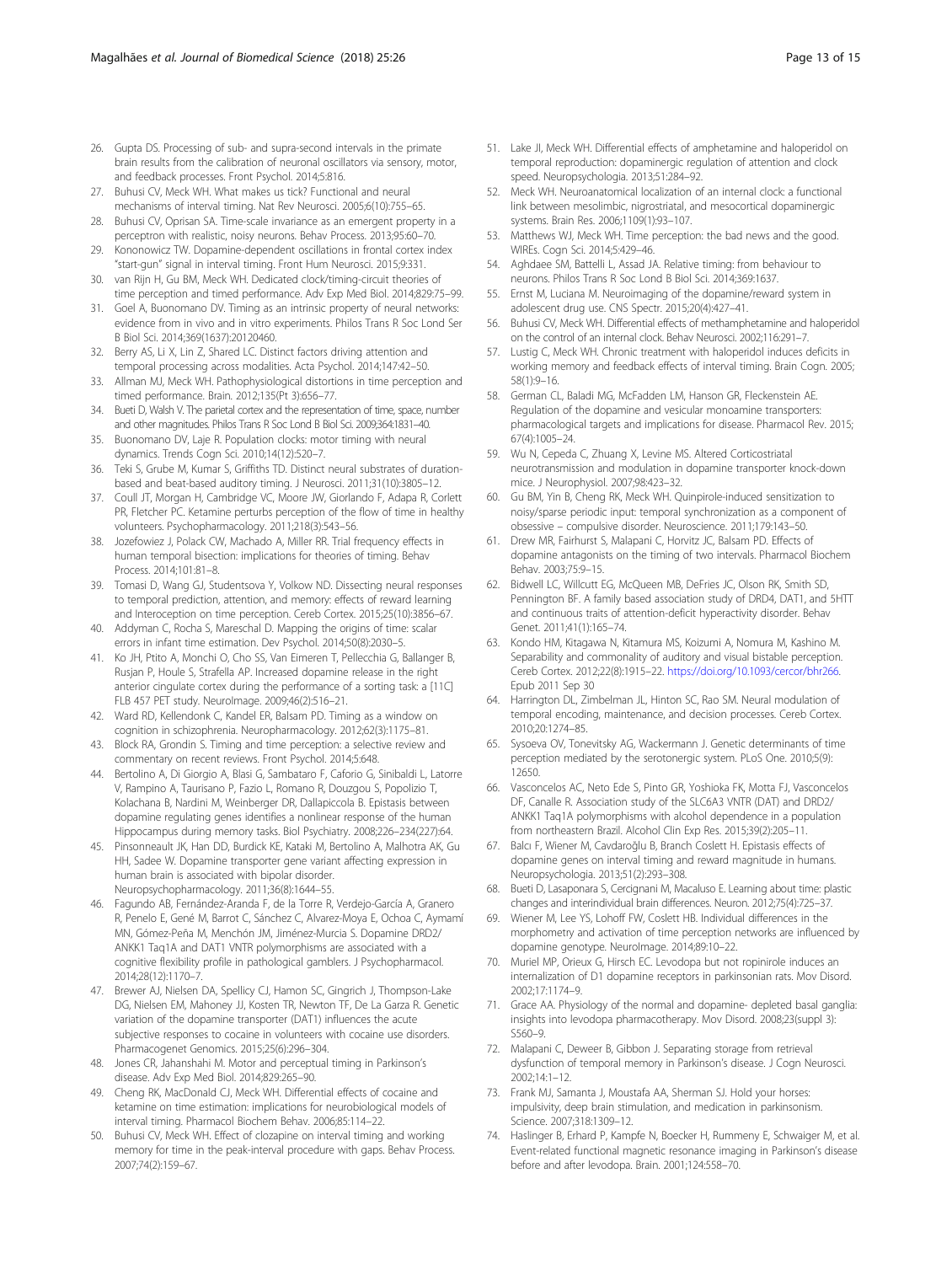- <span id="page-13-0"></span>75. Matell MS, King GR, Meck WH. Differential modulation of clock speed by the administration of intermittent versus continuous cocaine. Behav Neurosci. 2004;118(1):150–6.
- 76. Rakitin BC, Scarmeas N, Li T, Malapani C, Stern Y. Single-dose levodopa administration and aging independently disrupt time production. J Cogn Neurosci. 2006;18(3):376–87.
- 77. Matell MS, Henning AM. Temporal memory averaging and post-encoding alterations in temporal expectation. Behav Process. 2013;95:31–9.
- 78. Rana AQ, Masroor MS, Khan AS. A review of methods used to study cognitive deficits in Parkinson's disease. Neurol Res. 2013;35(1):1–6.
- 79. Halliday GM, Leverenz JB, Schneider JS, Adler CH. The neurobiological basis of cognitive impairment in Parkinson's disease. Mov Disord. 2014;29(5):634–50.
- 80. Peña J, Ibarretxe-Bilbao N, García-Gorostiaga I, Gomez-Beldarrain MA, Díez-Cirarda M, Ojeda N. Improving functional disability and cognition in Parkinson disease: randomized controlled trial. Neurology. 2014;83(23):2167–74.
- 81. Pistacchi M, Gioulis M, Contin F, Sanson F, Marsala SZ. Cognitive profiles in mild cognitive impairment (MCI) patients associated with Parkinson's disease and cognitive disorders. Ann Indian Acad Neurol. 2015;18(2):200–5.
- 82. Irwin DJ, Lee VM, Trojanowski JQ. Parkinson's disease dementia: convergence of α-synuclein, tau and amyloid-β pathologies. Nat Rev Neurosci. 2013;14(9):626–36.
- 83. Leverenz JB, Quinn JF, Zabetian C, Zhang J, Montine KS, Montine TJ. Cognitive impairment and dementia in patients with Parkinson disease. Curr Top Med Chem. 2009;9(10):903–12.
- 84. Hickey P, Stacy M. Available and emerging treatments for Parkinson's disease: a review. Drug Des Devel Ther. 2011;5:241–54.
- 85. Kehagia AA, Barker RA, Robbins TW. Cognitive impairment in Parkinson's disease: the dual syndrome hypothesis. Neurodegener Dis. 2013;11(2):79–92.
- 86. Foster ER, McDaniel MA, Repovs G, Hershey T. Prospective memory in Parkinson disease across laboratory and self-reported everyday performance. Neuropsychology. 2009;23(3):347–58.
- 87. Brodziak A, Brewczyński A, Bajor G. Clinical significance of knowledge about the structure, function, and impairments of working memory. Med Sci Monit. 2013;19:327–38.
- 88. Gu BM, van Rijn H, Meck WH. Oscillatory multiplexing of neural population codes for interval timing and working memory. Neurosci Biobehav Rev. 2015;48:160–85.
- 89. Nyberg L, Eriksson J. Working memory: maintenance, updating, and the realization of intentions. Cold Spring Harb Perspect Biol. 2015;8(2):a021816.
- Middleton FA, Strick PL. Basal ganglia output and cognition: evidence from anatomical, behavioral, and clinical studies. Brain Cogn. 2000;42(2):183–200.
- 91. Uitvlugt MG, Pleskac TJ, Ravizza SM. The nature of working memory gating in Parkinson's disease: a multi-domain signal detection examination. Cogn Affect Behav Neurosci. 2016 Apr;16(2):289–301.
- 92. Cools R, D'Esposito M. Inverted-U-shaped dopamine actions on human working memory and cognitive control. Biol Psychiatry. 2011;69(12):113–25.
- 93. Koch G, Costa A, Brusa L, Peppe A, Gatto I, Torriero S, Gerfo EL, Salerno S, Oliveri M, Carlesimo GA, Caltagirone C. Impaired reproduction of second but not millisecond time intervals in Parkinson's disease. Neuropsychologia. 2008;46(5):1305–13.
- 94. Göttlich M, Munte TF, Heldmann M, Kasten M, Hagenah J, Krämer UM. Altered resting state brain networks in Parkinson's disease. PLoS One. 2013;8(10):77336.
- 95. Mak E, Zhou J, Tan LC, Au WL, Sitoh YY, Kandiah N. Cognitive deficits in mild Parkinson's disease are associated with distinct areas of grey matter atrophy. J Neurol Neurosurg Psychiatry. 2014;85(5):576–80.
- 96. Xia J, Wang J, Tian W, Ding H, Wei Q, Huang H, Wang J, Zhao J, Gu H, Tang L. Magnetic resonance morphometry of the loss of gray matter volume in Parkinson's disease patients. Neural Regen Res. 2013;8(27):2557–65.
- 97. Narayanan NS, Rodnitzky RL, Uc EY. Prefrontal dopamine signaling and cognitive symptoms of Parkinson's disease. Rev Neurosci. 2013;24(3):267–78.
- 98. Hall H, Reyes S, Landeck N, Bye C, Leanza G, Double K, Thompson L, Halliday G, Kirik D. Hippocampal Lewy pathology and cholinergic dysfunction are associated with dementia in Parkinson's disease. Brain. 2014; 137(Pt 9):2493–508.
- 99. Kehagia AA, Barker RA, Robbins TW. Neuropsychological and clinical heterogeneity of cognitive impairment and dementia in patients with Parkinson's disease. Lancet Neurol. 2010;9(12):1200–13.
- 100. Videnovic A, Zee PC. Consequences of circadian disruption on neurologic health. Sleep Med Clin. 2015;10(4):469–80.
- 101. Diekelmann S, Born J. The memory function of sleep. Nat Rev Neurosci. 2010;11(2):114–26.
- 102. Lewis PA, Miall RC. The precision of temporal judgement: milliseconds, many minutes, and beyond. Philos Trans R Soc Lond Ser B Biol Sci. 2009; 364(1525):1897–905.
- 103. Rasch B, Born J. About sleep's role in memory. Physiol Rev. 2013;93(2):681–766.
- 104. Chatburn A, Lushington K, Kohler MJ. Complex associative memory processing and sleep: a systematic review and meta-analysis of behavioural evidence and underlying EEG mechanisms. Neurosci Biobehav Rev. 2014;47:646–55.
- 105. Rolinski M, Szewczyk-Krolikowski K, Tomlinson PR, Nithi K, Talbot K, Ben-Shlomo Y, Hu MT. REM sleep behaviour disorder is associated with worse quality of life and other non-motor features in early Parkinson's disease. J Neurol Neurosurg Psychiatry. 2014;85(5):560–6.
- 106. Hu Y, Zhang W. Parkinson disease with rapid eye movement sleep behavior disorder. Sheng Li Ke Xue Jin Zhan. 2015;46(3):185–90.
- 107. Pushpanathan ME, Loftus AM, Thomas MG, Gasson N, Bucks RS. The relationship between sleep and cognition in Parkinson's disease: a metaanalysis. Sleep Med Rev. 2015;26:21–32.
- 108. Minkwitz J, Trenner MU, Sander C, Olbrich S, Sheldrick AJ, Hegerl U, Himmerich H. Time perception at different EEG-vigilance levels. Behav Brain Funct. 2012;8:50.
- 109. Golombek DA, Bussi IL, Agostino PV. Minutes, days and years: molecular interactions among different scales of biological timing. Philos Trans R Soc Lond Ser B Biol Sci. 2014;369(1637):20120465.
- 110. Krüger O, Shiozawa T, Kreifelts B, Scheffler K, Ethofer T. Three distinct fiber pathways of the bed nucleus of the stria terminalis to the amygdala and prefrontal cortex. Cortex. 2015;66:60–8.
- 111. Wong AL, Haith AM, Krakauer JW. Motor planning. Neuroscientist. 2015; 21(4):385–98.
- 112. Sanchez TA, Mocaiber I, Erthal FS, Joffily M, Volchan E, Pereira MG, de Araujo DB, Oliveira L. Amygdala responses to unpleasant pictures are influenced by task demands and positive affect trait. Front Hum Neurosci. 2015;9:107.
- 113. Vaisvaser S, Lin T, Admon R, Podlipsky I, Greenman Y, Stern N, Fruchter E, Wald I, Pine DS, Tarrasch R, Bar-Haim Y, Hendler T. Neural traces of stress: cortisol related sustained enhancement of amygdala-hippocampal functional connectivity. Front Hum Neurosci. 2013;7:313.
- 114. Schwartz AB. Movement: how the brain communicates with the world. Cell. 2016;164(6):1122–35.
- 115. Hughes G, Desantis A, Waszak F. Mechanisms of intentional binding and sensory attenuation: the role of temporal prediction, temporal control identity prediction, and motor prediction. PsycholBull. 2013;139(1):133–51.
- 116. Merchant H, Harrington DL, Meck WH. Neural basis of the perception and estimationof time. Annu Rev Neurosci. 2013;36:313–36.
- 117. Zago M, McIntyre J, Senot P, Lacquaniti F. Visuo-motor coordination and internal models for object interception. ExpBrain Res. 2009;192(4):571–604.
- 118. Albin R, Young AB, Penny JO. The functional anatomy of basal ganglia disorders. Trends Neurosci. 1989;12:366–75.
- 119. Kishore A, Meunier S, Popa T. Cerebellar influence on motor cortex plasticity: behavioral implications for Parkinson's disease. Front Neurol. 2014;5:68.
- 120. Hoshi E, Tremblay L, Féger J, Carras PL, Strick PL. The cerebellum communicates with the basal ganglia. Nat Neurosci. 2005;8(11):1491–3.
- 121. Medina JF, Lisberger SG. Links from complex spikes to local plasticity and motor learning in the cerebellum of awake-behaving monkeys. Nat Neurosci. 2008;11:1185–92.
- 122. Chen XY, Wolpaw JR. Ablation of cerebellar nuclei prevents H-reflex downconditioning in rats. Learn Mem. 2005;12(3):248–54.
- 123. Nixon PD. The role of the cerebellum in preparing responses to predictable sensory events. Cerebellum. 2003;2:114–22.
- 124. Gao JH, Parsons LM, Bower JM, Xiong J, Li J, Fox PT. Cerebellum implicated in sensory acquisition and discrimination than motor control. Science. 1996; 272:545–7.
- 125. Ito M. Historical significance of the cerebellum and the role of Purkinje cells in motor learning. Ann N Y Acad Sci. 2002;978:273–88.
- 126. Keeler A. Intrinsic synaptic organization of the motor cortex. Cereb Cortex. 1993;3:430–41.
- 127. Hess G, Donoghue JP. Long-term potentiation of horizontal connections provides a mechanism to reorganize cortical motor maps. J Neurophysiol. 1994;71:2543–7.
- 128. Giovannoni G, Schalkwyk JV, Fritz VU, Lees AJ. Bradykinesia akinesia incoordination test (BRAIN TEST): an objective computerised assessment of upper limb motor function. J Neurol Neurosurg Psychiatry. 1999; 67(5):624–9.